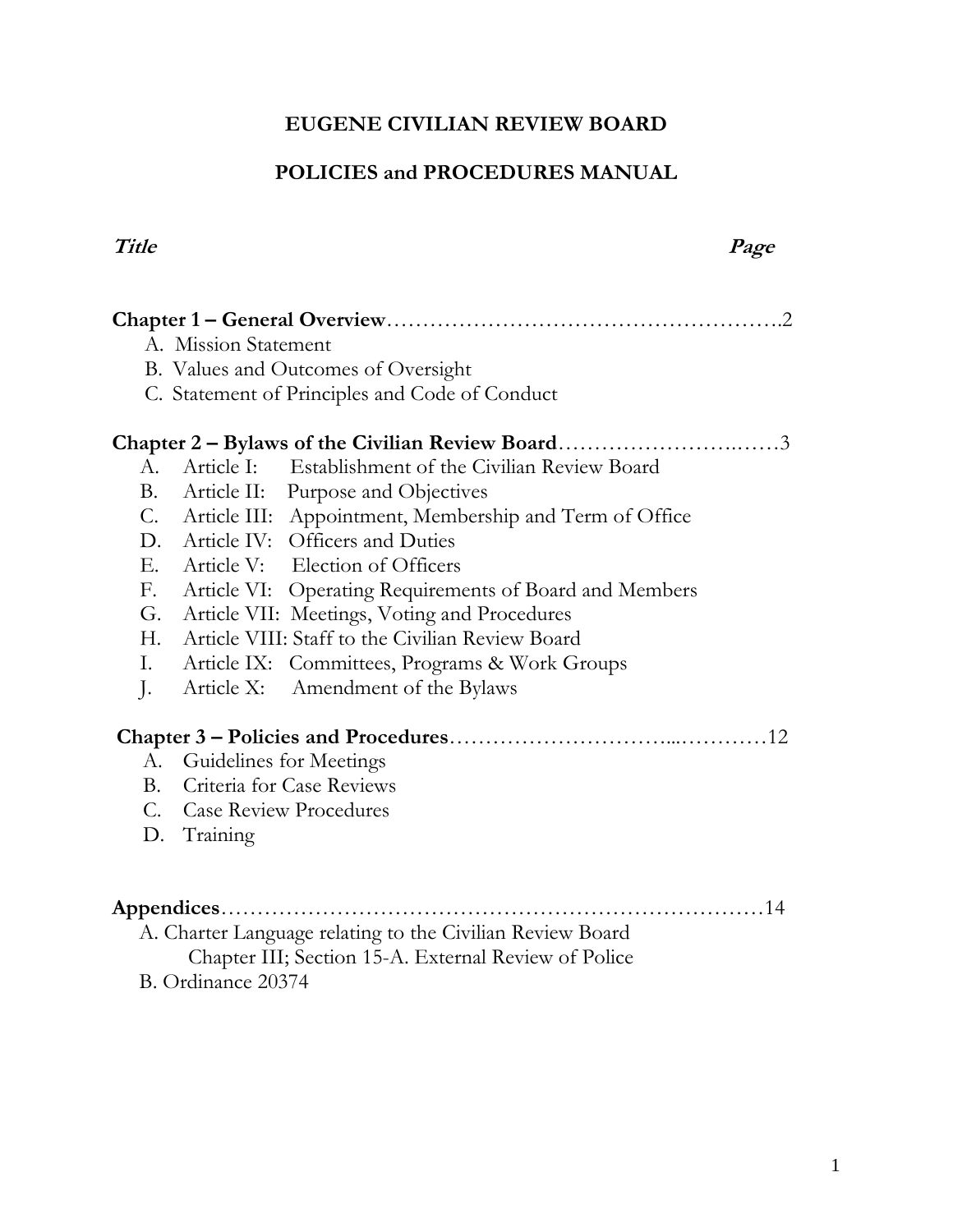# **Chapter 1 – General Overview**

# **A: Mission Statement**

The Mission of the Civilian Review Board is to provide fair and impartial oversight and review of citizen complaints and internal investigations conducted by the City of Eugene Police Department. The Board will strive to build trust and confidence within the community and to ensure that complaints are handled fairly, thoroughly and in a timely manner. The Board will encourage community involvement and transparency in order to promote the principles of community policing in Eugene.

## **B: Values and Outcomes of Oversight**

The values that underlie Eugene's system of Civilian Oversight are accessibility, safety, impartiality, thoroughness, quality assurance, transparency, accountability and fairness. These values are employed to achieve an impartial, transparent and timely complaint process that protects and respects the rights of all involved, promote credibility, enhance trust, and improve services to the community.

# **C: Statement of Principles and Code of Conduct**

Preamble: Members of the City of Eugene Civilian Review Board have a unique role as public servants. Our community, the City Council and the Eugene Police Department have entrusted us with the responsibility of providing oversight and analysis of the police complaint process from a civilian perspective. We earn this trust through a firm commitment to the public good, the mission of our board, and the ethical and professional standards of conduct described in this statement.

Personal Integrity: We demonstrate the highest standards of personal integrity, commitment and honesty to inspire trust and set an example. We will be fair, thorough, and impartial in the performance of our duties. We will avoid conflicts of interest and recuse ourselves when such conflicts arise. We will not accept gratuities or favors that might compromise our impartiality or independence.

Independent and Thorough Oversight: We conduct our reviews and evaluations with due diligence, an open and inquisitive mind, integrity, objectivity, fairness and in a timely manner. We will rigorously test the accuracy and reliability of information from all sources. We will determine the facts and present our findings without regard to personal beliefs or concern for personal, professional or political consequences.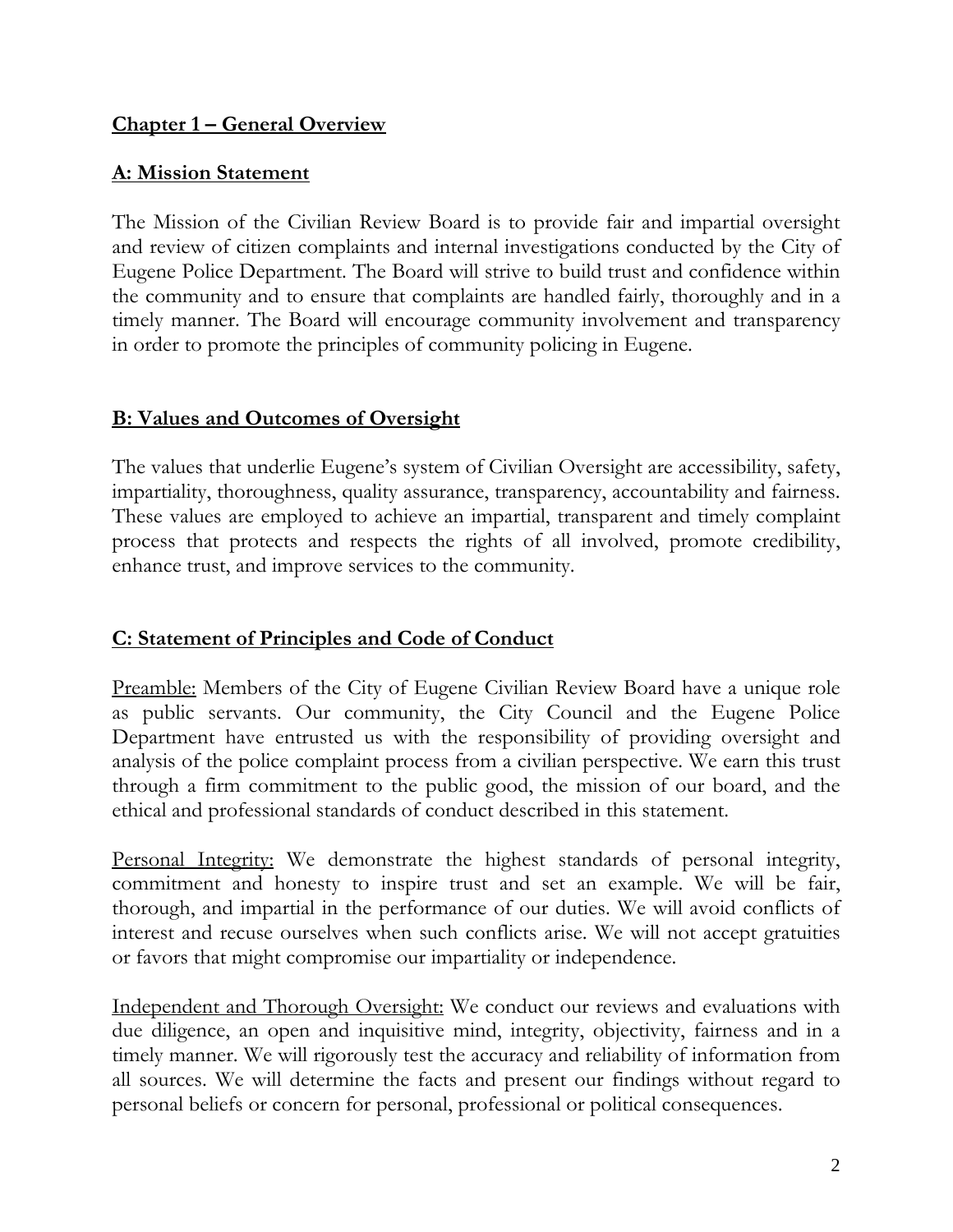Transparency and Confidentiality: We conduct our oversight activities in an open and transparent manner providing regular reports and explanations of our procedures and practices to the public. We will maintain the confidentiality of information that cannot not be disclosed and protect the security of confidential records.

Respectful and Unbiased Treatment: We treat all individuals with dignity and respect, and without preference or discrimination based on age, ethnicity, culture, race, disability, gender, religion, sexual orientation, socioeconomic status or political beliefs.

Community Outreach: We conduct outreach activities and disseminate information throughout the community. We will seek open, candid and non-defensive dialogue with stakeholders to both educate and learn from different communities in Eugene.

Self-Examination and Continuous Improvement: We seek continuous improvement in the performance of our duties, and in the police complaint process in Eugene. We will regularly evaluate and analyze our activities to determine the effectiveness of our work. We will identify and forward to the Police Auditor, the Police Department and the Police Commission policy and organizational concerns intended to improve police services and advance performance and accountability.

Professional Excellence: We actively seek professional development to ensure our competence. We will work to understand the policies, procedures and practices of the Eugene Police Department necessary for the conduct of our duties. We will keep informed of the current legal, professional and social issues affecting our community.

Obligation to the Community: We will, at all times, place our obligation to the community and objectives of and goals of Eugene's civilian oversight system above our personal self-interest.

## **Chapter 2 – Bylaws of the Civilian Review Board**

## A. ARTICLE I - ESTABLISHMENT

The Eugene Civilian Review Board, hereinafter referred to as the Board, was established by Eugene City Ordinance #20374.

Ordinance Number 20374 reads in part: "There is hereby established a Civilian Review Board of not to exceed seven members, whose goal shall be to increase the transparency of, and public confidence in, the police complaint process. In general, the Civilian Review Board shall evaluate the work of the independent police auditor, and may review completed complaint investigations involving sworn police employees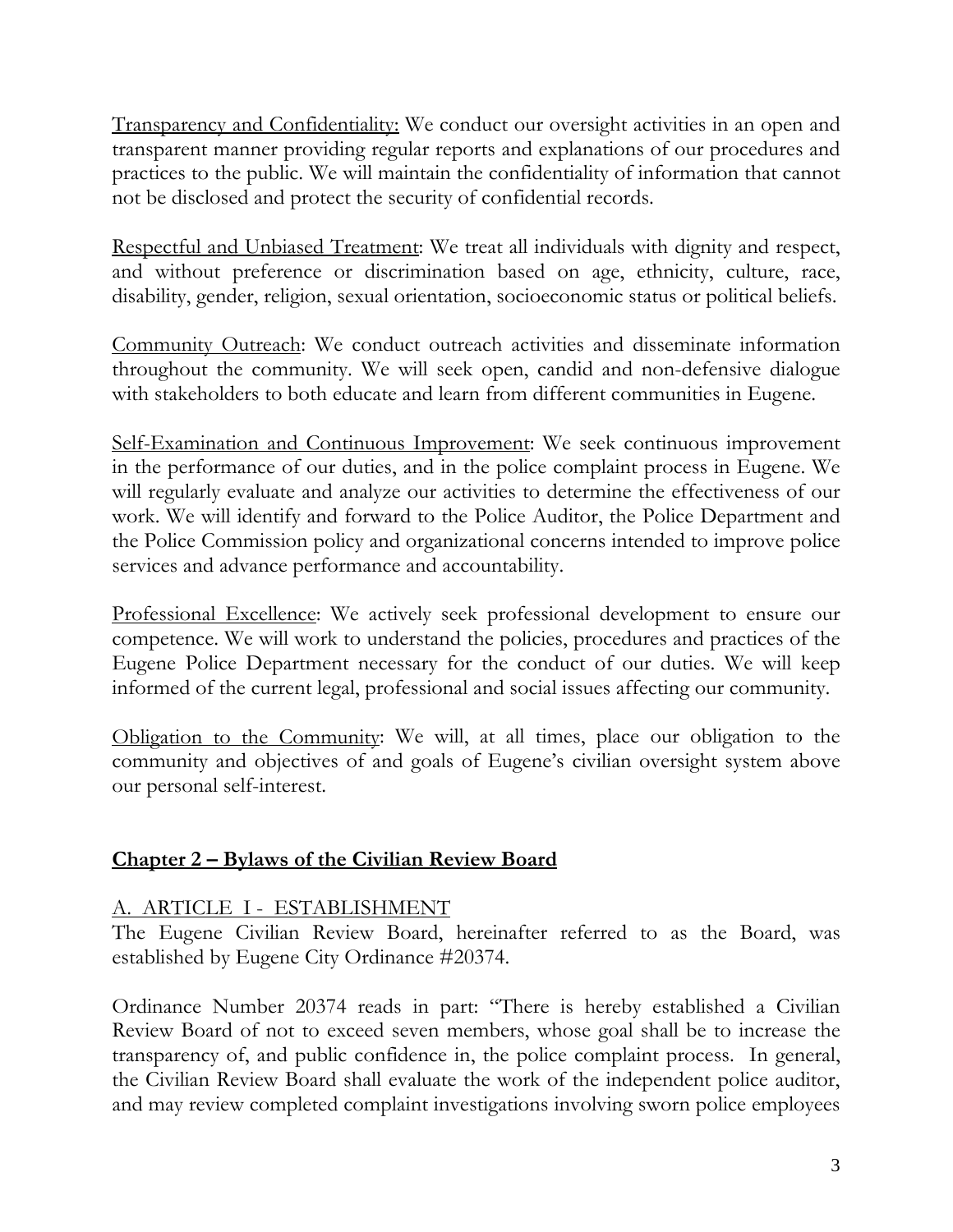to provide comment, from a civilian perspective, about whether the complaint was handled fairly and with due diligence."

All powers and duties of the Eugene Civilian Review Board are derived from the City of Eugene Charter and Ordinance #20374. Nothing in these bylaws shall be construed as expanding the authority conferred upon the civilian review board by the ordinance.

## B. ARTICLE II - PURPOSE AND OBJECTIVES

Section 1. The board shall act as an advisory body to the Eugene City Council**.** The review board shall:

- a. Evaluate the work of the independent Police Auditor;
- b. Comment from a civilian perspective about whether complaints are handled fairly and with due diligence;
- c. Consider reviewing complaints that have been identified as community impact cases by the Police Auditor;
- d. Report on its case reviews which may include comments on the handling of the complaint, the fairness and thoroughness of the investigation and the reasonableness of the adjudication;
- e. Conduct education and outreach activities to inform the community; and
- f. Develop and disseminate information and forms regarding the police complaint handling and review system.

Section 2. The Board shall develop a mission statement, agree in writing to a Statement of Principles and Code of Conduct, a yearly work-plan, and prepare and present an annual report to the city council that:

- a. Summarizes its activities, findings and recommendations for the preceding year;
- b. Assesses the performance of the police auditor; and
- c. Reviews trends and statistics of complaints against sworn police officers and civilian employees.

Section 3. The board, or its individual members, may not:

- a. Investigate complaints or incidents involving police employees;
- b. Issue subpoenas or call witnesses;
- c. Review employee discipline decisions except in the context of reviewing trend reports from the auditors office; or
- d. Incur city expenses or obligate the city in any way without the prior authorization of the Police Auditor or City Council.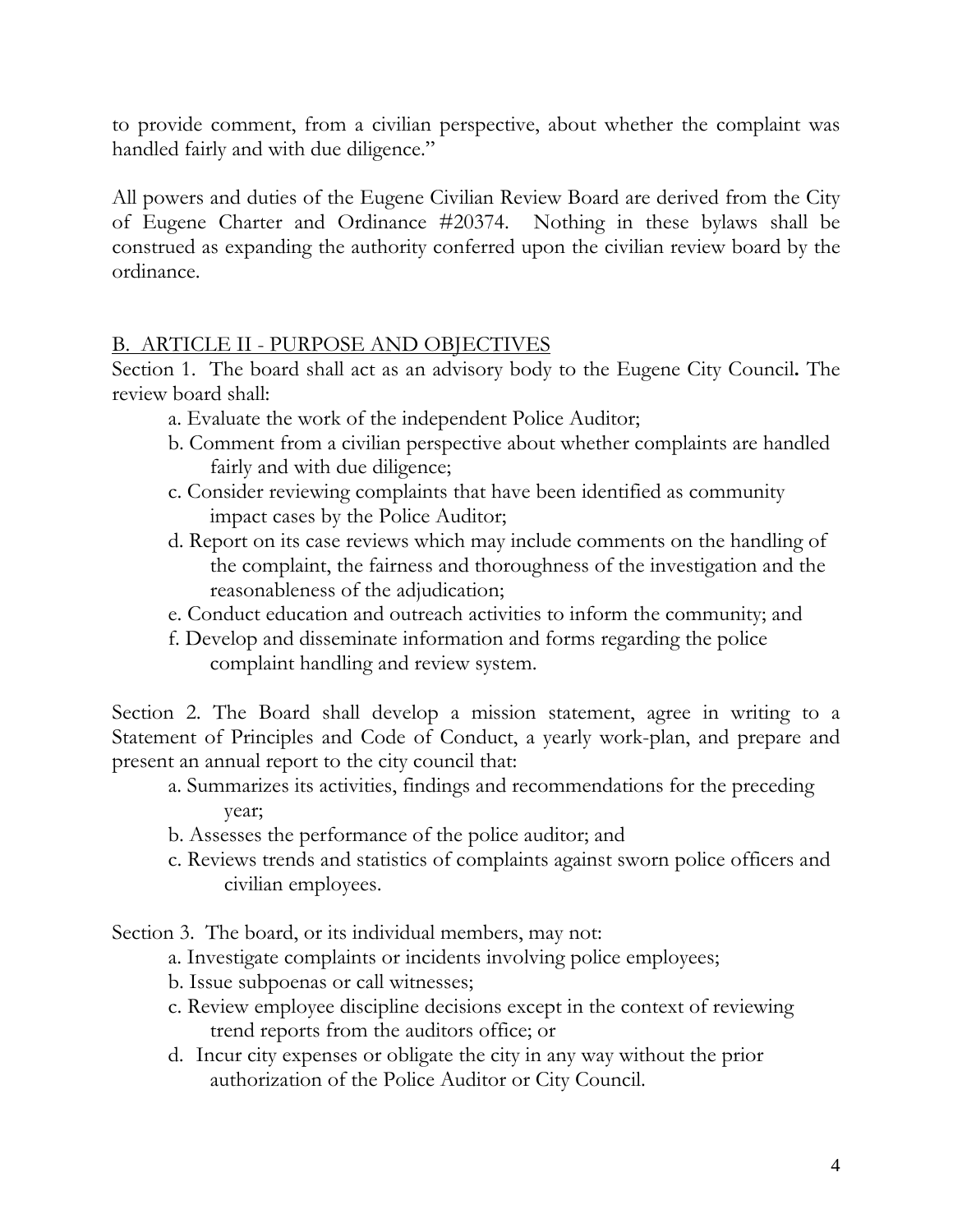Section 4. When there are comments on policy and procedural issues identified during its case reviews, those comments shall be provided to the police auditor and to the Eugene Police Commission for further consideration. The review board may develop additional reports it deems necessary or as requested by the city council. The civilian review board shall strive to protect the privacy of all individuals and shall not disclose the names of parties to a complaint (employees, complainants and/or witnesses) not previously disclosed.

## C. ARTICLE III - APPOINTMENT, MEMBERSHIP, TERM OF OFFICE

Section 1. A candidate selection process that includes a community panel to review applications and recommend qualified candidates for city council consideration shall be developed by the mayor, in consultation with the police auditor, to help achieve a balanced membership.

Section 2. The review board shall consist of five or seven members at the determination of the council.

- a. One member shall be nominated to serve jointly on the board and on the Eugene Police Commission, subject to the approval of the city council; and
- b. One member shall be elected to serve as liaison to the Eugene Human Rights Commission.

Section 3. Members of the Board shall be volunteers appointed by the City Council, who immediately prior to their appointment shall be:

- a. A resident of the city;
- b. 18 years or older; and
- c. Able to pass a background investigation consistent with investigations conducted for other city volunteers who have similar access to police records and/or facilities.

Section 4. The members of the board shall be appointed to a three (3) year term. The terms of the first appointees shall be staggered so that approximately one-half of the members' terms end after three years.

Section 5. No member of the board shall serve more than three (3) consecutive terms.

Section 6. Vacancies on the board shall be filled in the same manner as original appointments, and the appointee shall hold office for the remainder of the unexpired term. The City Council shall appoint within 45 days of the position becoming vacant. A position becomes vacant upon: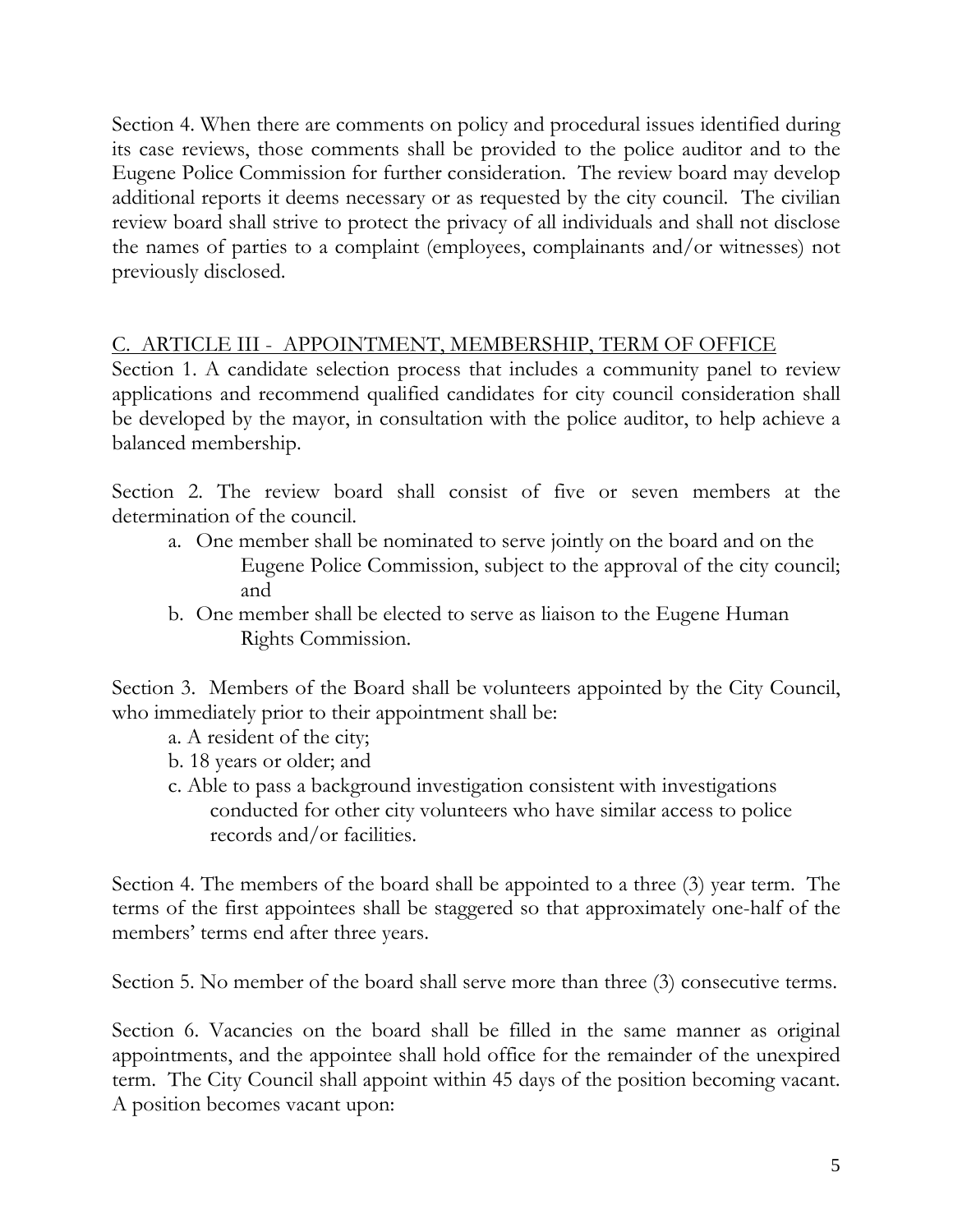- a. The death or resignation of the member;
- b. Removal of a member by the City Council for being absent for more than three consecutive meetings without notifying the Board Chair;
- c. The member ceases to be qualified for initial appointment.

Section 7. Board members shall receive no compensation, but shall be reimbursed for authorized expenses.

## D. ARTICLE IV - OFFICERS AND DUTIES

Section 1. The board shall annually elect from among its members a chair and vice chair.

Section 2. Election of officers will be held no later than the board's regular meeting in October. If the Chair cannot serve a full term, the Vice Chair shall assume the office for the remainder of the Chair's term. If the Vice Chair cannot serve a full term, the board shall, at the meeting following the departure from office of the Vice Chair, elect a new Vice Chair to complete the unexpired term. If both Chair and Vice Chair vacate their respective offices prior to the end of their terms, elections must be held at the following meeting to fill both offices.

Section 3. A board member may not be elected as Chair for more than three (3) consecutive one year terms.

Section 4. The Chair shall preside at all meetings of the board; call special meetings subject to requirements of Article VII; consult with staff on preparation of board agendas; and perform all other duties necessary or incidental to the office.

Section 5. In the absence of the Chair, or in the event of the Chair's inability to act, the Vice Chair shall perform the Chair's duties. In the event of the absence or inability to act of both the Chair and the Vice Chair, the remaining members shall appoint one of their members to act temporarily as Chair.

Section 6. The Chair shall decide on all points of order and procedure during meetings and his/her decision shall be final unless overruled by a majority of the members present.

Section 7. The Chair and Vice Chair are entitled to vote on all issues.

Section 8. The Chair or Chair's designee is the official spokesperson for the board on all matters of community concern addressed by the Board.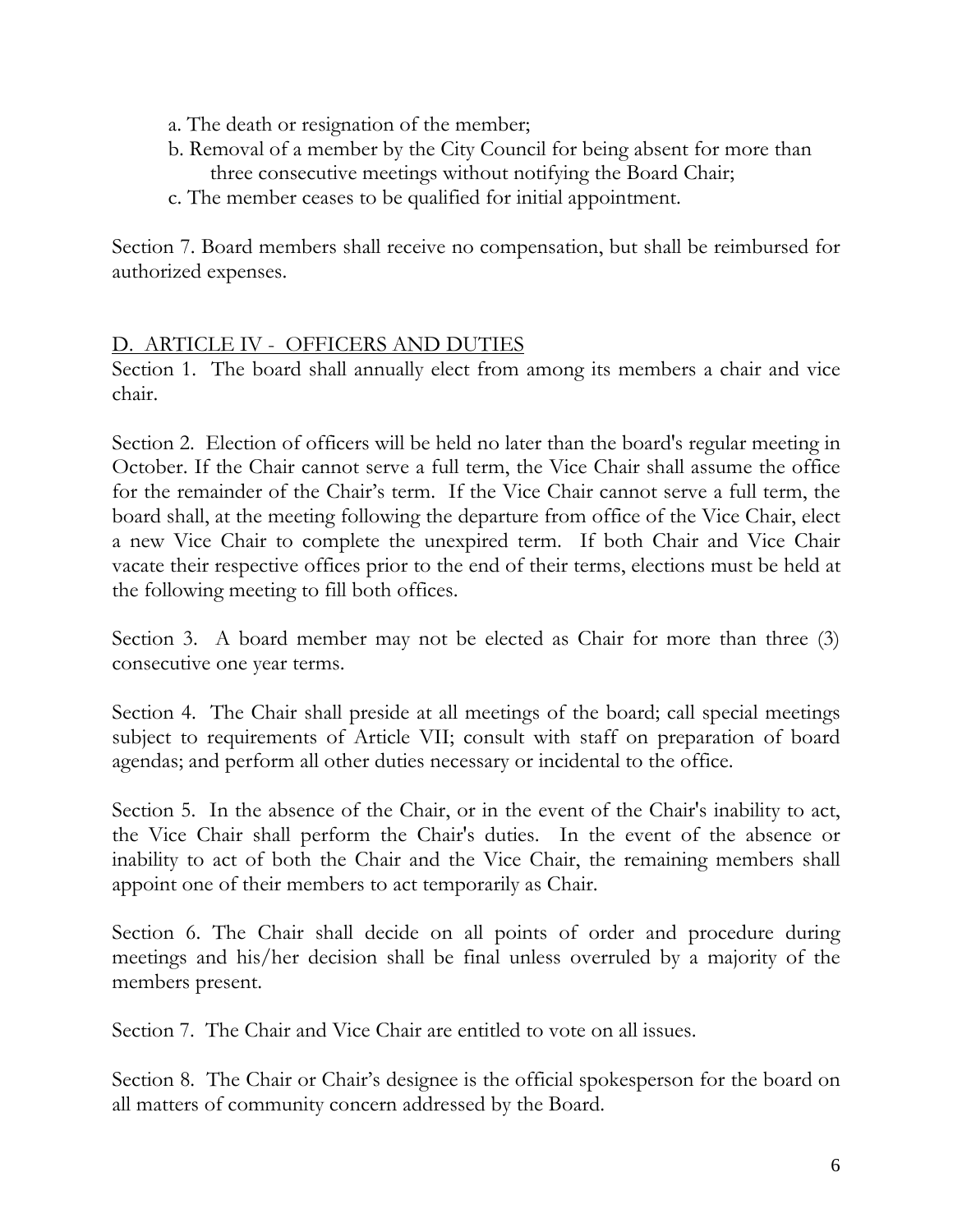Section 9. The Chair and Vice Chair shall:

- a. Assist with educating board, committee and City Council members on procedures and responsibilities;
- b. Act as liaisons between the board and all committees;
- c. At the request of the board, prepare recommendations on board bylaws and other administrative matters.

## E. ARTICLE V - ELECTION OF OFFICERS

Section 1. Any member may nominate a candidate from the membership for the position of Chair or Vice Chair. Nominations need not be seconded.

Section 2. A member may withdraw their name if placed in nomination, but members may not withdraw in favor of another member.

Section 3. Any member may move to close the nominations; a second is required. If the motion carries, the Chair then calls for the election.

Section 4. The votes of all members will be recorded by the minutes recorder. The candidate who receives a majority of the votes cast becomes Chair. In the event that no candidate receives a majority of the votes cast, a run-off election shall be held between the two candidates receiving the most votes. The same procedure is followed for the election of the Vice Chair.

## F. ARTICLE VI - OPERATING REQUIREMENTS OF COMMISSION AND **MEMBERS**

Section 1. The board shall submit an annual report and yearly work plan in writing to the City Council by May  $30<sup>th</sup>$ . As a result of a significant event or unforeseen circumstances, the board may request the city council approve a work plan amendment at any time as a consent item on the Council's agenda.

Section 2. All regularly scheduled meetings will be announced in the Public Meeting Calendar at least one week prior to the meeting and will include a time for public comment.

Section 3. The board may make and alter rules for its conduct and procedure, providing they are consistent with state law and applicable provisions of the City charter, ordinances, and policies.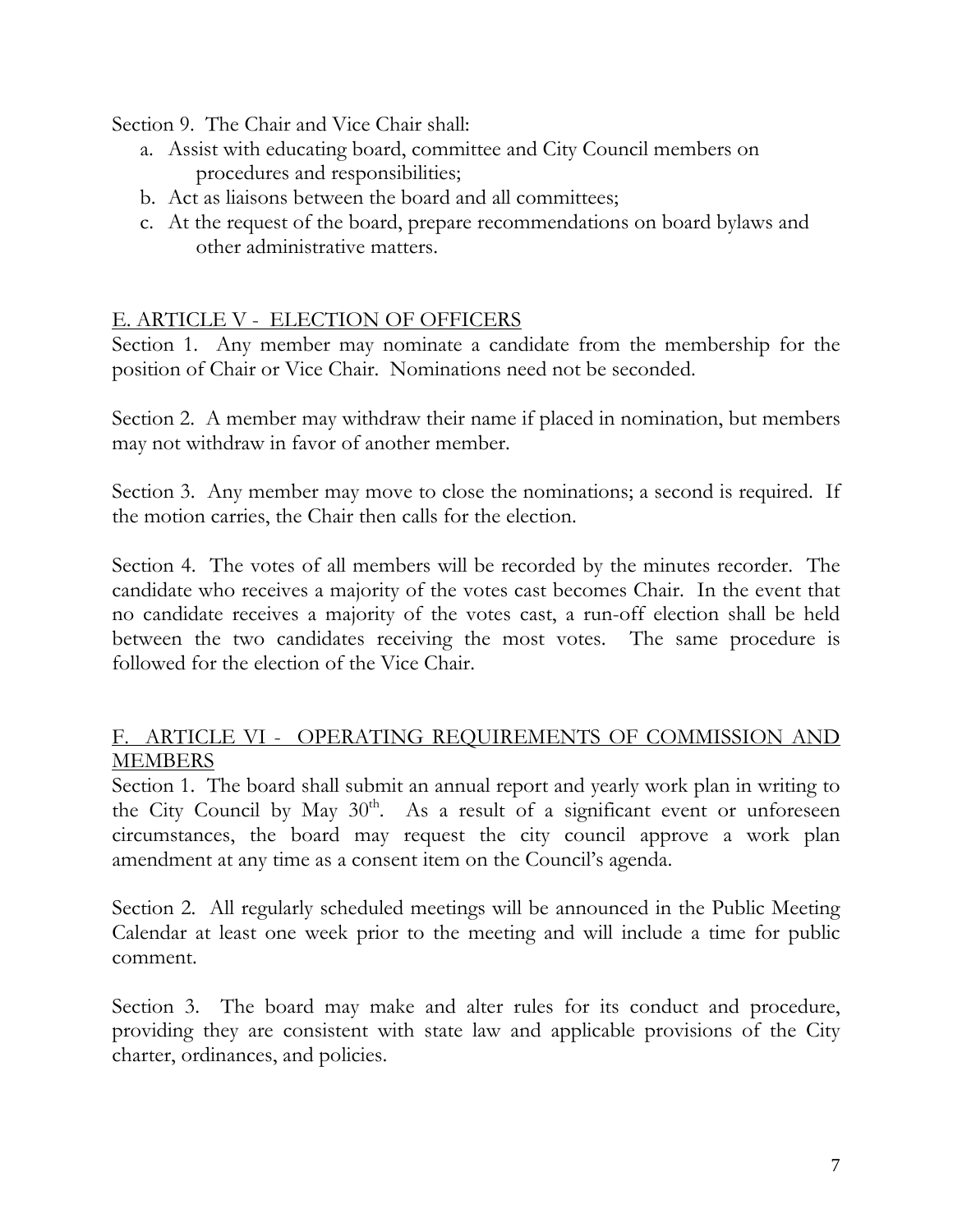# G. ARTICLE VII - MEETINGS, VOTING AND PROCEDURES

Section 1. The board shall meet at least once per calendar quarter to conduct regular business, with such additional meetings as it deems necessary to properly perform its duties. Additional meetings may include, but are not limited to, annual work planning and process sessions.

Section 2. The board shall achieve a quorum at a minimum of once per calendar quarter of its regularly scheduled meetings each year.

Section 3. Four (4) members of a seven (7) member board (or three (3) members of a five (5) member board) shall constitute a quorum for the transaction of official business. In the absence of a quorum at a meeting, any member present may cancel the meeting fifteen minutes after the scheduled beginning time. If no member is present by fifteen minutes after the scheduled time, the meeting is automatically adjourned.

Section 4. Each voting member of the board shall be entitled to vote at all regular and special meetings of the board, except that a member shall not vote or take part in discussion as a member when there is an actual conflict of interest. If a member wishes to abstain in a situation where there is a potential conflict or no direct conflict of interest, but where the public might construe that such a conflict exists, or if a member has a conflict deriving from his or her relationship with persons involved in the issue, then the member may ask the board's permission to abstain. In this case, it is up to board to decide whether an abstention will be permitted. If members are in doubt about the nature of a conflict, they may seek the advice of the city attorney.

Section 5. All members may be involved in board and committee activities, including regularly attending board and committee meetings. If a member is unable to attend a meeting of the board or a committee, they shall notify staff and/or the chair.

Section 6. An agenda committee consisting of the chair, vice-chair and lead staff person shall establish the meeting agenda. An item may be placed on the agenda or removed by a majority vote of the board. Requests to place an item on the agenda may be made by individual board members, city councilors, community members or staff. Through a formal action, the City Council may direct the inclusion of item(s) on the board's agenda. The agenda committee shall decide the date that items come before the board.

Section 7. The chair or a minimum of three (3) members of the board may call special meetings by delivering a 24-hour written notice personally or by mail to each member of the board (and to media representatives filing with the city manager's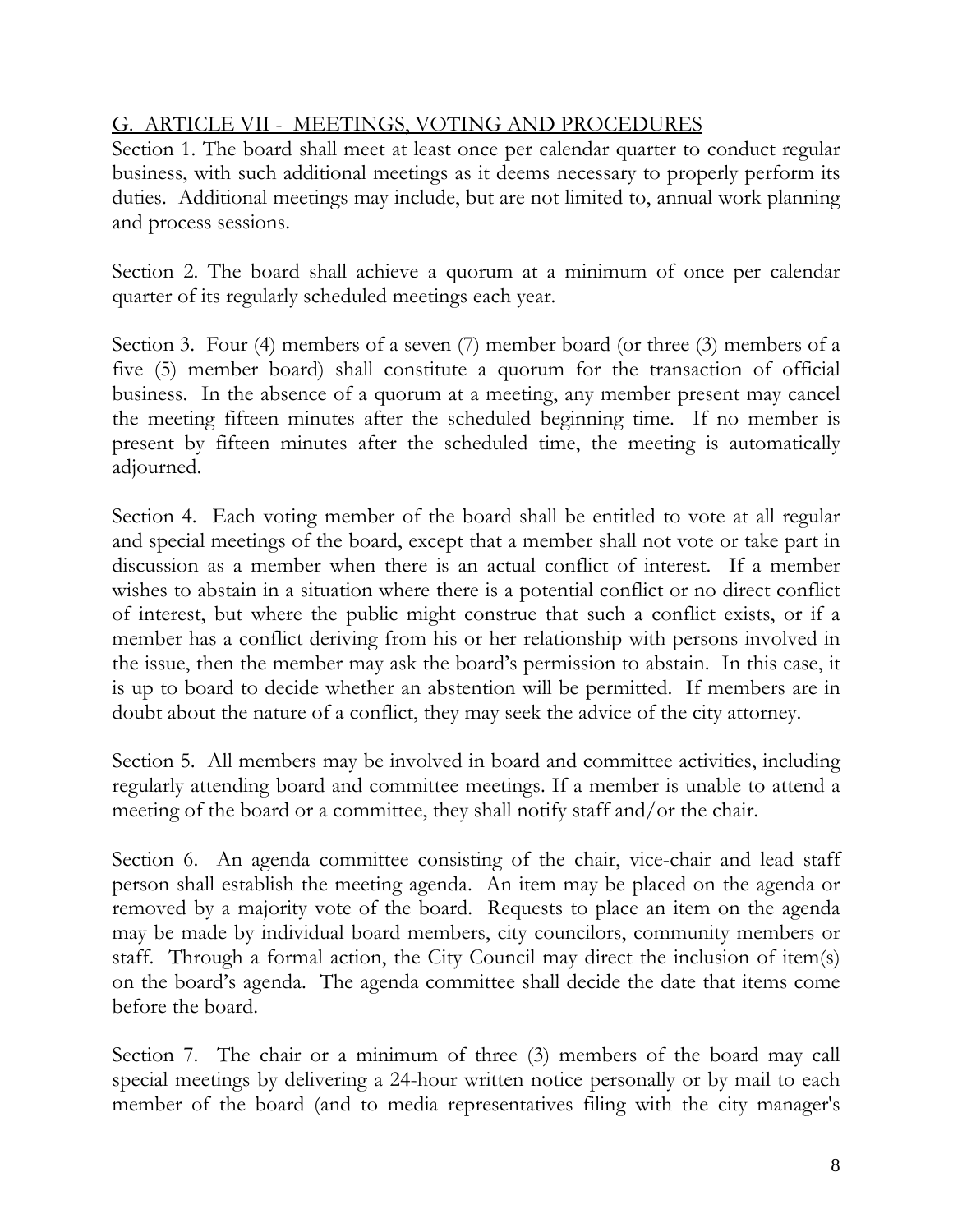office a written request for such notice). The call and notice shall specify the time and place of the special meeting and the business to be transacted. Four members shall constitute a quorum for a special meeting.

Section 8. Members shall not vote on a question unless they are present before the vote is called for or when their names are called by the chair. Proxies are not permitted.

Section 9. Members may at any time explain their votes, or file written explanations of such votes, after the result of the voting has been announced and recorded.

Section 10. In general, communication to and from the public during meetings occurs during the public comment period. Except for the right to vote and to move a motion, the privilege of the floor may be granted to a member of the public at the chair's discretion.

Section 11. As an alternative to using simple majority votes to make its decisions, the board may use a consensus method in an effort to incorporate all interests and gather full support for the final decision. In general, consensus decision making is appropriate when addressing process and routine issues. The simple majority approach should be used when the board is taking a formal position on a topic. Whichever decision-making approach is being used, the conflict of interest laws still apply. Any member with an actual conflict of interest may not participate in deliberations on the issue.

Section 12. To further its mission, the board may agree to invite specific group representatives, community members or staff to participate with the board in the evaluation, discussion and problem solving of specific issues or policies.

Section 13. The Board, committee and work group meetings shall follow Oregon's public meeting laws.

Section 14. Board members may refer to Robert's Rules of Order regarding rules of procedure for guidance with respect to the conduct of meetings or points of order.

## H. ARTICLE VIII - STAFF

Section 1. The Police Auditor (or designee) shall attend all regularly scheduled Board meetings. The Auditor is not a voting member of the board and shall not be counted for purposes of obtaining a quorum. The Auditor shall take reasonable steps to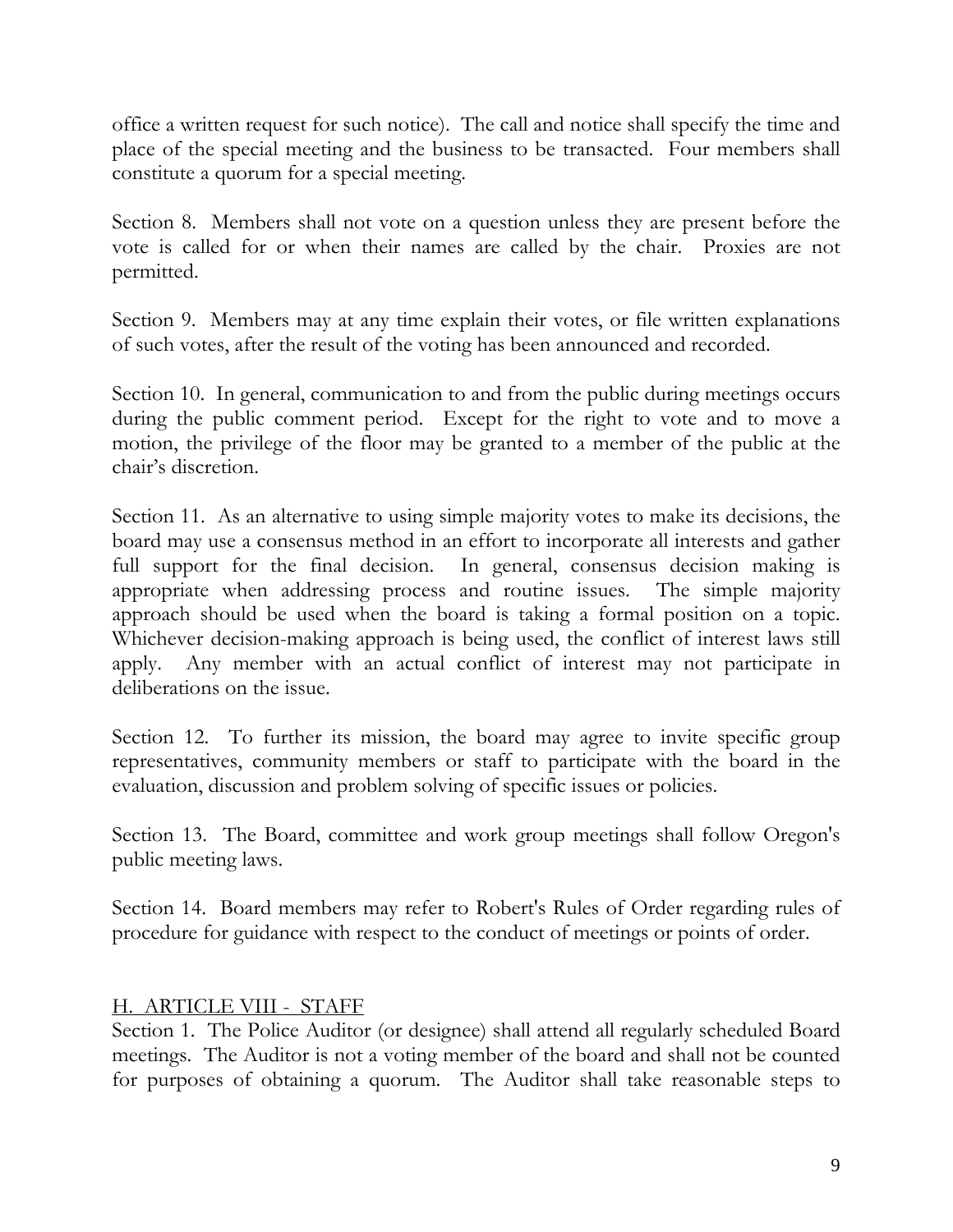ensure the board is kept fully informed about all major police issues that may be of concern to the community in accordance with city oversight ordinances.

Section 2. The Auditor's office shall furnish staff assistance to the board and its committees.

Section 3. A staff member shall mail or electronically provide minutes of the previous meeting with the agenda for the next meeting to all members at least five (5) calendar days in advance of the meeting. All printed information distributed to the members with the minutes will be submitted to staff ten (10) days before the meeting so that the materials may be made available to the media and public.

Section 4. A recorder may be furnished to the board by City administration to record the minutes of each regular meeting in accordance with ORS 192.650. The minutes of all meetings shall be filed with the staff person appointed by the City Council to serve the Board. The written minutes shall include at least the following information:

- a. all board members present
- b. all motions, proposals, resolutions and measures proposed and their disposition
- c. the results of all votes and the vote of each member by name
- d. the substance of any discussion on any matter
- e. a reference to any document discussed at the meeting (subject to ORS 192.410 to 192.505 relating to public records).

## I. ARTICLE IX - COMMITTEES, PROGRAMS & WORK GROUPS

Section 1. The board may establish temporary committees for specific tasks. A majority vote of the board members present is required to form a committee. No temporary committee shall continue for more than six months without city council approval.

Section 2. The size, term, membership and duties of a committee shall be established by the board at the time the committee is approved. Committee membership shall consist of no less than two members.

Section 3. Vacant positions on a committee shall be filled by board appointment of a person nominated by the board. A position shall be considered vacant under the same conditions as set forth for a vacancy on the Board.

Section 4. The officers of each committee shall be a chair and a vice chair elected by the committee. The chair shall be a member of the Board and shall preside over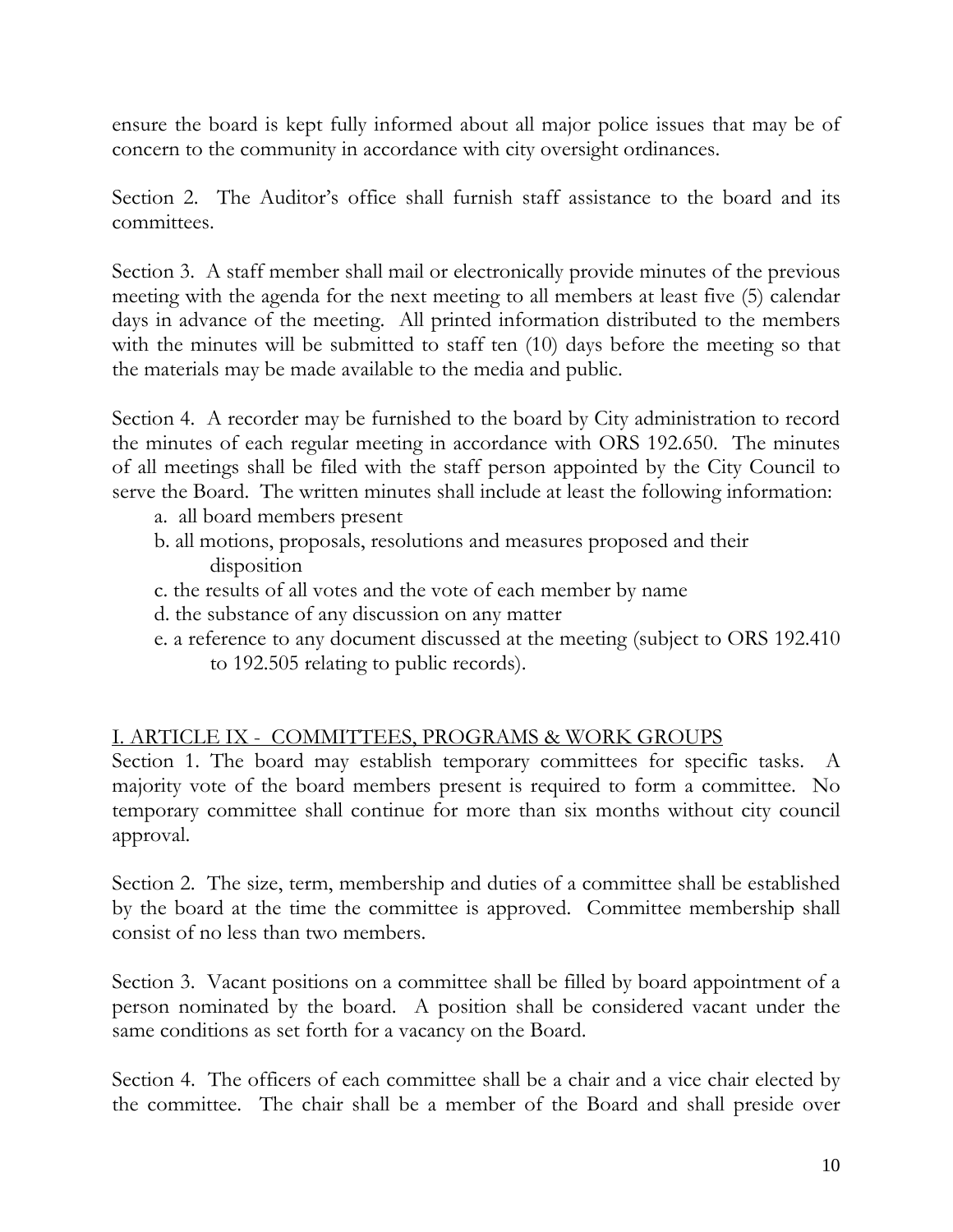meetings of the committee and shall have the right to vote. The vice chair shall perform the duties of the chairperson in the absence or disability of the chair.

Section 5. Each committee shall meet as it deems necessary to properly perform its duties.

Section 6. Each committee may make and alter rules for its conduct and procedure, providing they are consistent with state law and applicable provisions of the City charter, ordinances, policies and board bylaws.

Section 7. A majority of the current membership of a committee shall constitute a quorum for the transaction of official business.

Section 8. The board may recommend that the City Council establish any additional committee or task force that the board feels will assist the city in meeting the goals of the board.

Section 9. The chair of the committee, with assistance from staff, shall be responsible for calling meetings and developing agendas for meetings.

Section 10. Committees may base their recommendations upon a consensus or a majority vote with the opportunity for minority points of view to be presented.

Section 11. Committees may take public action only with the approval of the board.

Section 12. Committee chairs may submit names of committee members who are frequently absent from the committee meetings to the board chair, who may suggest those members may be replaced.

## J. ARTICLE X - AMENDMENT OF THE BYLAWS

Section 1. These bylaws may be adopted, by a majority vote at any session of the board and will continue in force for the board until rescinded or amended. The Bylaws may be suspended, rescinded, or amended by a majority vote at a regular or special meeting. Public notice of proposals to amend the bylaws shall be included on a regularly scheduled agenda with notification included in the Public Media Calendar at least one week prior to the meeting where the amendments will be considered by the board.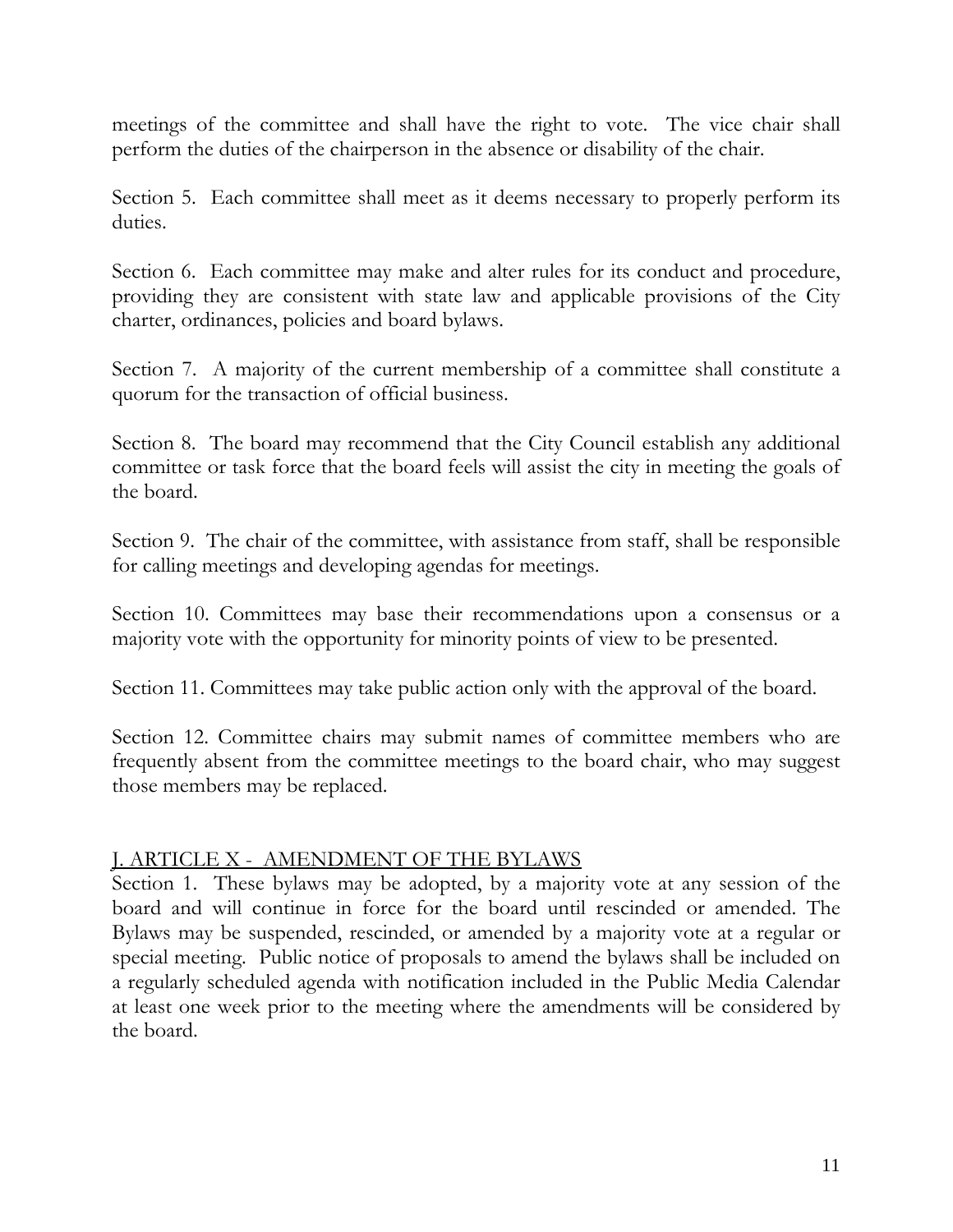# **Chapter 3 – Policies and Procedures**

## A. Guidelines for Meetings

Section 1. Meetings of the Board shall be conducted in accordance with the By-laws of the Civilian Review Board and Oregon Public Meetings Laws.

Section 2. Present at the table for CRB meetings shall be Board members, the Police Auditor (or designee). For discussions related to specific agenda items (case reviews, reports, information items, etc.) other city employees may be invited by the Board to be present to present information, answer questions and clarify policies and practices related to the Board's work. The meetings shall be recorded.

Section 3. An opportunity for public comment shall generally be allowed near the beginning of the meeting. However no public comment is allowed at meetings where the Board deliberates on a Community Impact Case and no public comment is allowed pertaining to a closed case that is being reviewed at the same meeting.

## B. Criteria for Case Reviews

Section 1. Closed cases of allegations of misconduct or service complaints may be selected for review upon an affirmative vote of a majority of the Board based upon any of the following criteria:

- a. At the request of the complainant, or
- b. Upon the recommendation of the Police Auditor, or
- c. At the Board's direction where the Board believes review is warranted to address issues of police policy or practice, and/or a review might help clarify issues surrounding a community concern.

Section 2. The Board may decline to review a closed case by a majority vote in circumstances where the Board believes a complaint has been properly investigated and processed and that further review would not lead to a different result or recommended changes.

Section 3. Community Impact Cases (once designated as such by the Police Auditor) may be selected for Board review upon an affirmative majority vote when the Board believes the case represents a significant community concern.

# C. Procedures for Case Reviews

Section 1. Case reviews shall generally begin with a presentation by the Auditor describing the nature of the allegation, the pertinent facts related to the case, and issues the Auditor believes the Board may wish to consider during their review.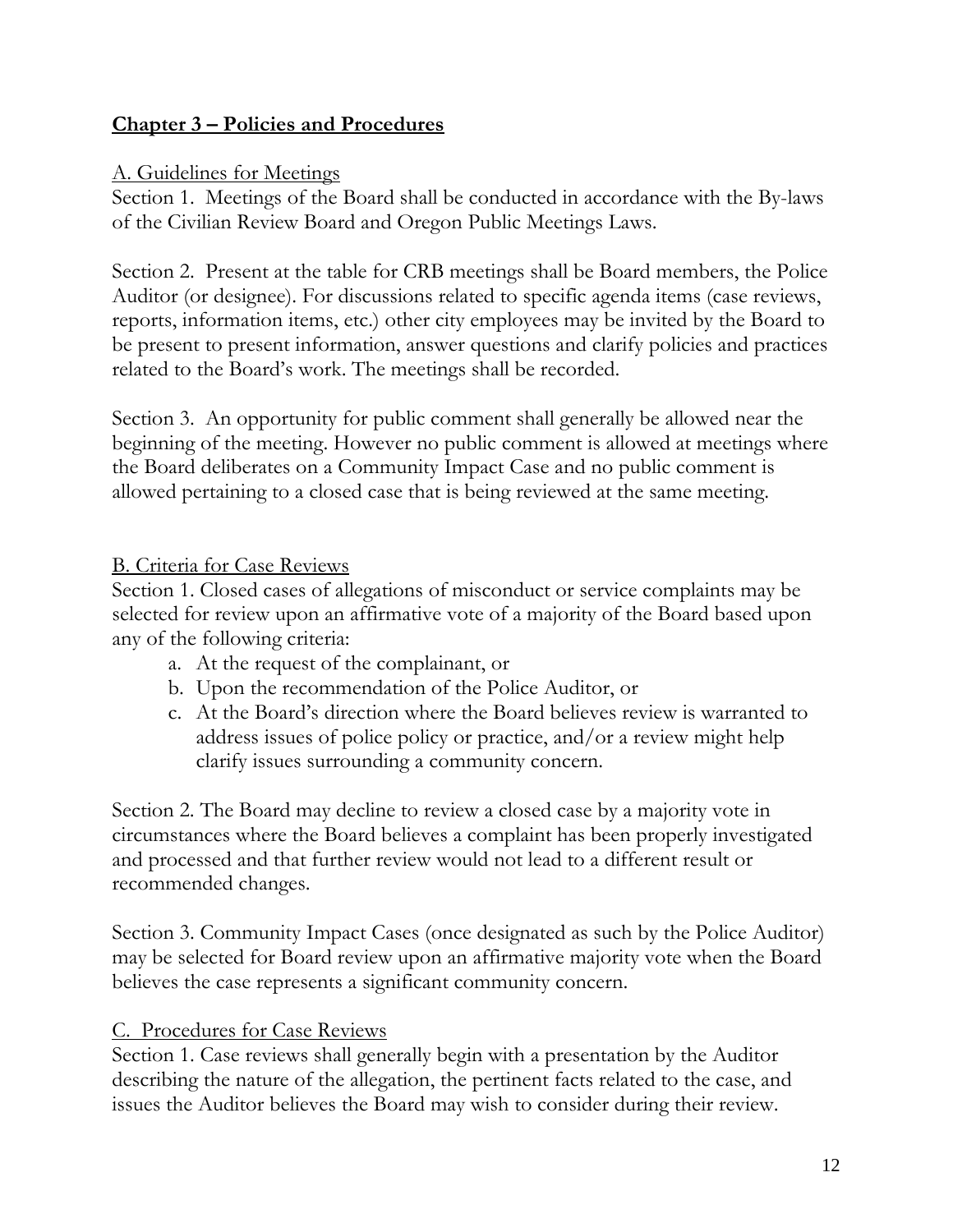Section 2. Case Reviews shall generally include discussions of the following topics:

- a. Complaint Intake and Classification
- b. Complaint Investigation and Monitoring
- c. Relevant Department Policies and Practices
- d. Policy and/or Training Considerations
- e. Adjudication Recommendations
- f. Additional Comments and/or Concerns.

Section 3. Questions of clarification and or information relating to both Sections 1 and 2 may be addressed to the Auditor or EPD staff as part of the review.

Section 4. The Board may appoint, at its option, a member to develop background and facilitate the review should it determine that such information will assist the Board with conducting the review.

Section 5. All materials concerning case reviews made available to the Board for their confidential review shall be returned to the Office of the Police Auditor within ten days of a completed review.

# D. Board Training

Section 1. The Police Auditor shall work with the Board to identify and establish a training program for Civilian Board members to acquire the understanding and knowledge necessary for members to perform their duties. Training should be balanced and include (but is not limited to): EPD practices and procedures, community and cultural awareness, use of force, first amendment rights and complaint processes. Training personnel should represent a mix of both law enforcement and civilian expertise.

Section 2. For their part members of the Board commit to ongoing training for the performance of their duties during each year they serve on the Board.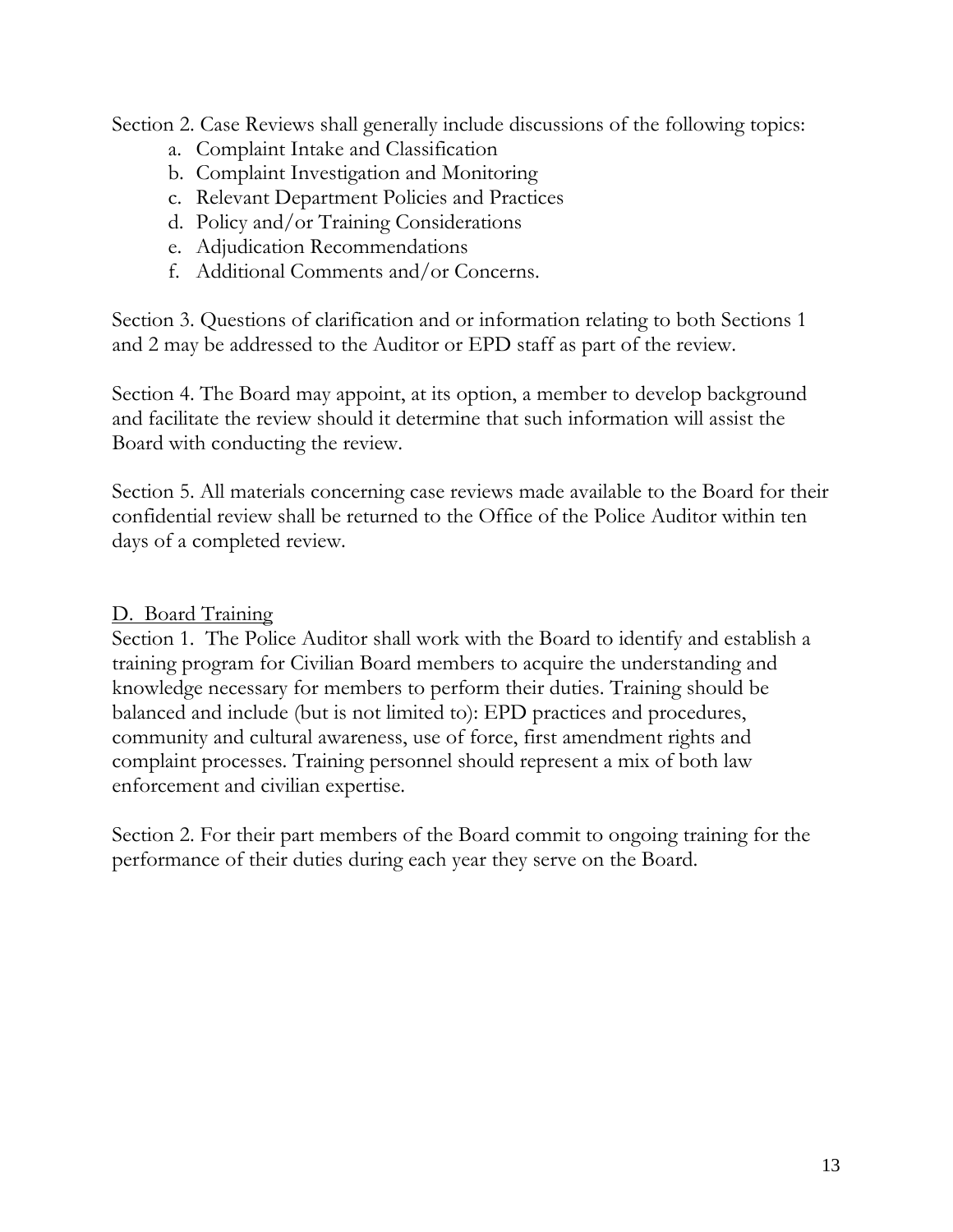# **Appendices**

A. Relevant Eugene City Charter Provisions

#### Chapter III – City Council and Mayor

#### Section 15-A. External Review of Police

- (1) The city council shall hire, supervise and specify the salary of an independent police auditor to oversee investigations of complaints involving police employees. Notwithstanding section 16 of this charter, the city council shall authorize the auditor to: (a) receive, classify and route complaints about sworn police officers and civilian police employees; (b) contract with persons or entities to perform outside investigations of such complaints; (c) monitor the city's internal investigations, including but not limited to access to all evidence developed as part of the investigation and participation in investigative interviews related to such complaints, and require the city to undertake additional investigation; (d) make recommendations to the city manager or designee following the investigation; (e) prepare reports om complaint trends and police practices in general; and (f) act as a liason to and provide staff support for the civilian review board.
- (2) The city council shall appoint a civilian review board of not more than seven members to review investigations of complaints involving sworn police officers; (b) require that the city reopen an investigation; (c) provide comments on an investigation, including recommendations to the independent police auditor, city manager or designee about the investigation; (d) review trends and statistics of complaints against sworn police officers and civilian employees, and provide reports and recommendations to the city council; and (e) oversee and evaluate the work of the independent police auditor.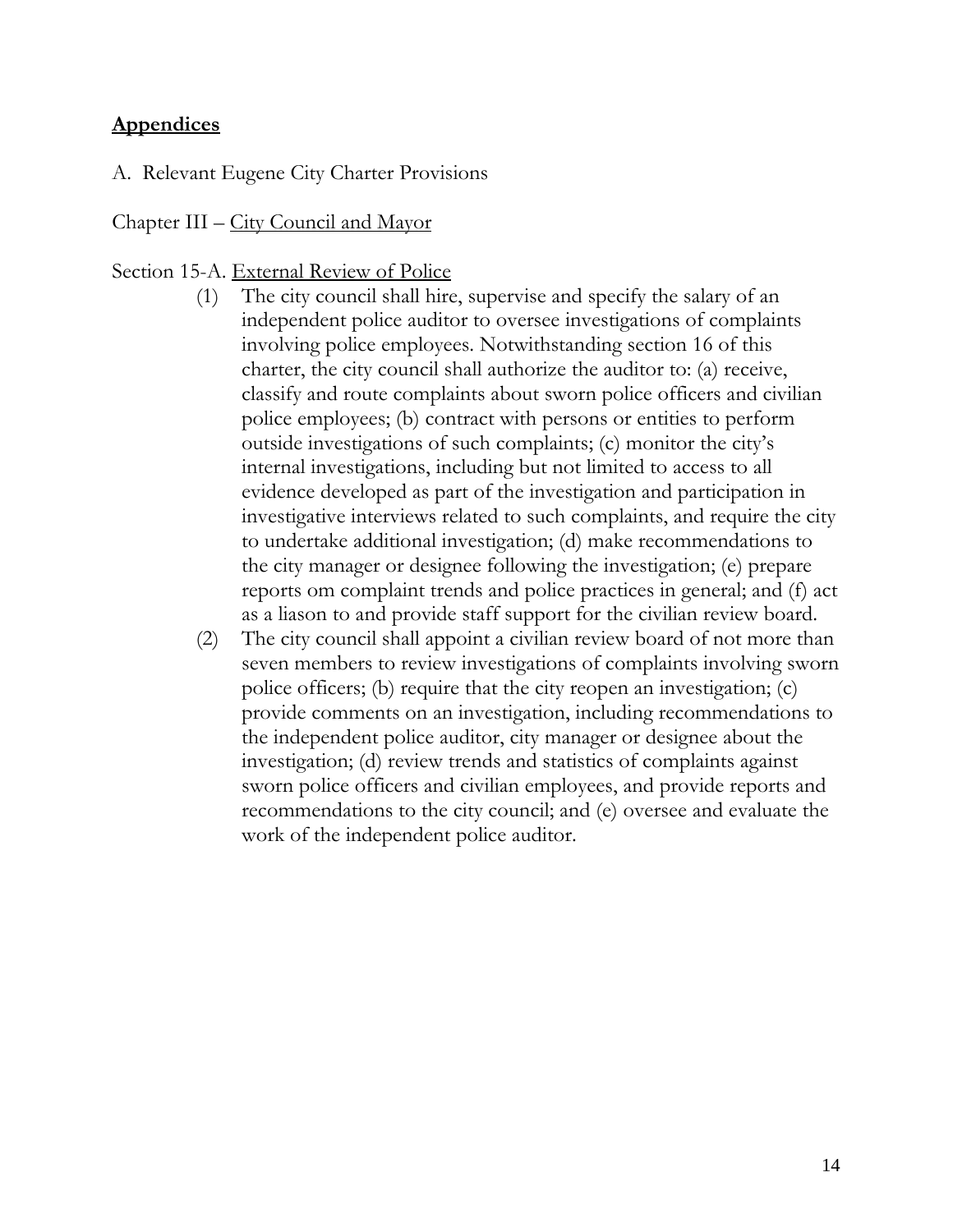#### **ORDINANCE NO. 20374**

#### **AN ORDINANCE CONCERNING THE POLICE AUDITOR AND CIVILIAN REVIEW BOARD; AMENDING SECTION 2.013 OF THE EUGENE CODE, 1971; ADDING SECTIONS 2.240, 2.242, 2.244, 2.246, 2.450, 2.452, 2.454 AND 2.456 TO THAT CODE; AND PROVIDING AN EFFECTIVE DATE FOR IMPLEMENTATION.**

#### **THE CITY OF EUGENE DOES ORDAIN AS FOLLOWS:**

**Section 1.** Subsection (1) of Section 2.013 of the Eugene Code, 1971, is amended by

adding the following entry for "Civilian Review Board" in alphabetical order therein, to provide

as follows:

#### **2.013 City Council - Boards, Commissions and Committees.**

 **(1)** Except for boards, commissions or committees established pursuant to ordinance, state statute, or intergovernmental agreement, the following are the presently constituted boards, commissions and committees of the city with the number of members and names of the appointive authority indicated thereafter, together with the term and the authority for such board, commission or committee:

| Civilian Review Board       |                                                 |
|-----------------------------|-------------------------------------------------|
| No. of Members:             | 5 or 7 Members                                  |
| <b>Appointment Process:</b> | Council appoints                                |
| Term:                       | 3 years, except for initial members,            |
|                             | which shall be:                                 |
|                             | If 5 members: 2 years for 3 initial members and |
|                             | 3 years for 2 initial members                   |
|                             | If 7 members: 2 years for 4 initial members and |
|                             | 3 years for 3 initial members                   |
|                             |                                                 |

**Section 2.** Sections 2.240, 2.242, 2.244 and 2.246 are added to the Eugene Code, 1971, to

provide as follows:

#### **2.240 Civilian Review Board – Established.**

Authority: EC 2.240

 **(1)** There is hereby established a civilian review board of not to exceed seven members, whose goal shall be to increase the transparency of, and public confidence in, the police complaint process. In general, the civilian review board shall evaluate the work of the independent police auditor, and may review completed complaint investigations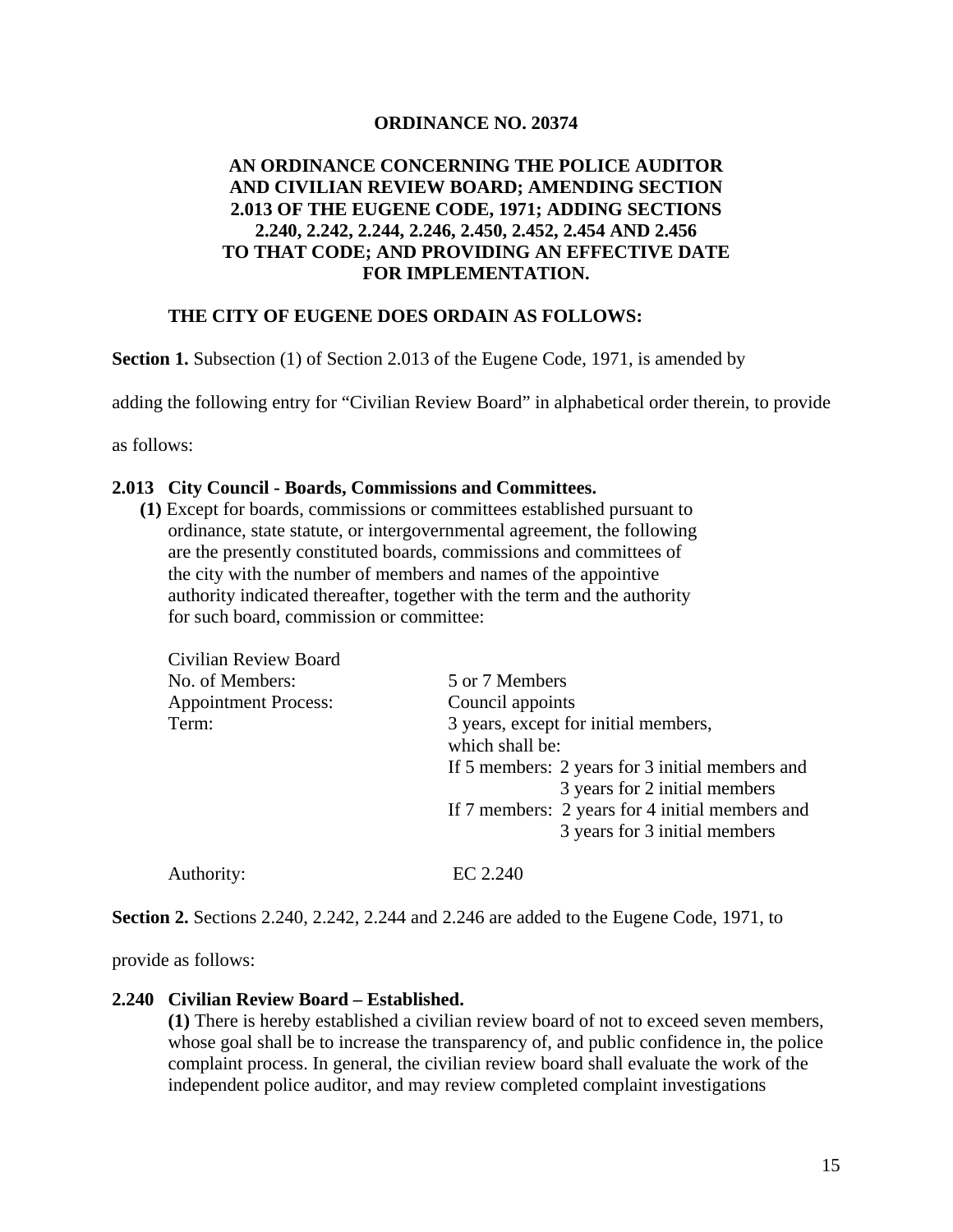involving sworn police employees to provide comment, from a civilian perspective, about whether the complaint was handled fairly and with due diligence.

 **(2)** It is intended that sections 2.240 through 2.246 and 2.450 through 2.456 will provide a system of independent oversight of the police complaint process and implement section 15-A of the Eugene Charter of 2002 as adopted by the city electorate on November 8, 2005.

 **(3)** Except where the context requires otherwise, the definitions contained in section 2.452 of this code govern the words and phrases used in sections 2.240 through 2.246 of this code.

 **(4)** The civilian review board shall serve as an advisory body to the city council.

#### **2.242 Civilian Review Board – Qualifications and Appointments.**

 **(1)** Qualifications.

 (a) Members of the civilian review board shall be volunteers appointed by the city council, who immediately prior to appointment shall be:

1. A resident of the city;

2. Of the age of 18 years or older; and

 3. Able to pass a background investigation consistent with investigations conducted for other city volunteers who have similar access to police records and/or facilities.

 (b) The following characteristics shall be considered by the city council when appointing members to the civilian review board:

1. A demonstrated ability to be fair, impartial and unbiased;

 2. An absence of any real or perceived bias, prejudice or conflict of interest;

3. A record of community involvement;

 4. An ability to build working relationships and communicate effectively with diverse groups; and

 5. A demonstrated commitment to the purpose of sections 2.240 through 2.246 and 2.450 through 2.456.

- (c) Appointments to the civilian review board shall not be made on the basis of constituency or representation of any particular group. A candidate selection process that includes a community panel to review applications and recommend qualified candidates for city council consideration shall be developed by the mayor, in consultation with the police auditor, to help achieve a balanced membership.
- (d) Members of the civilian review board shall neither be a current employee of the city nor an immediate family member of a current city police employee.
- (e) Civilian review board members shall participate in a training program to be developed by the police auditor.
- (f) Members of the civilian review board shall agree in writing to a Statement of Principles and Code of Conduct, to be developed by the police auditor and reviewed and maintained in collaboration with the civilian review board.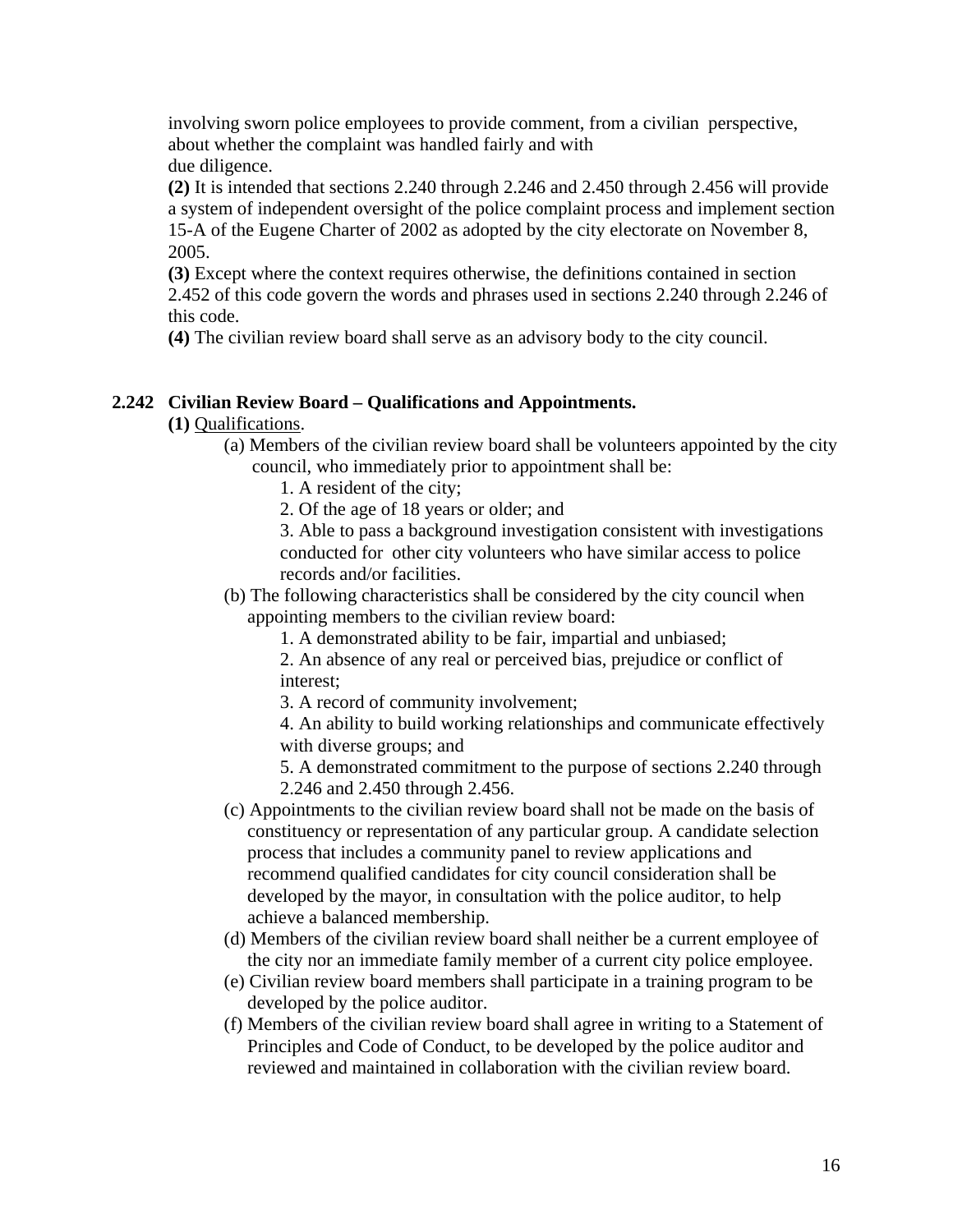(g) It is the intent that civilian review board members be free from personal liability for acts taken within the course and scope of carrying out their official duties and functions. The city will therefore defend and indemnify members to the maximum extent permitted under the Oregon Tort Claims Act and other applicable law.

 **(2)** Terms and Vacancies. Initial appointments shall be staggered as follows: If there are seven (7) members appointed, four (4) members shall be appointed to serve for two (2) years and three (3) members shall be appointed to serve for three (3) years; if there are five (5) members appointed, three (3) members shall be appointed to serve for two (2) years and two (2) members shall be appointed to serve for three (3) years. Except for the initial appointment, the term of each member of the civilian review board shall be three (3) years. No member shall serve more than three (3) consecutive terms. A vacancy that occurs during the term of a member shall be filled in the same manner as the original appointment, and the appointee shall serve for the remainder of the unexpired term.  **(3)** Removal from Office.

 (a) A member of the civilian review board may be removed from office by the city council prior to the normal expiration of his/her term for consistent failure to perform civilian review board member duties, or violation of the Statement of Principles/Code of Conduct.

 (b) Membership on the civilian review board shall terminate automatically if a member ceases to meet the qualification requirements as described in  $(1)(a)1$ ,  $(1)(a)3$ , and (1)(d) above subsequent to his/her appointment.

#### **2.244 Civilian Review Board – Powers and Duties.**

 **(1)** In collaboration with the police auditor, the civilian review board shall establish policies, procedures and operating principles for the civilian review board.

 **(2)** The civilian review board may review the completed investigation and adjudication of complaints filed against sworn police officers at the request of a complainant, upon the recommendation of the police auditor, or at its own discretion upon a majority vote of its members.

- (a) The civilian review board shall develop criteria to decide whether to accept a case for review. However, the civilian review board may not accept a completed case that was previously reviewed as a community impact case as described in subsection (4) elow.
- (b) All materials concerning the completed investigations of cases the civilian review board has selected to review shall be made available to members for their confidential review.
- (c) The civilian review board shall, at one of its regularly scheduled meetings, report on such case(s), which may include comments on the handling of the complaint, the fairness and thoroughness of the investigation, and the reasonableness of the adjudication.
- (d) The comments and any related policy or procedural issues identified by the civilian review board in the course of its case review shall be provided to the police auditor for further consideration.
- **(3)** The civilian review board may review a random selection of closed cases.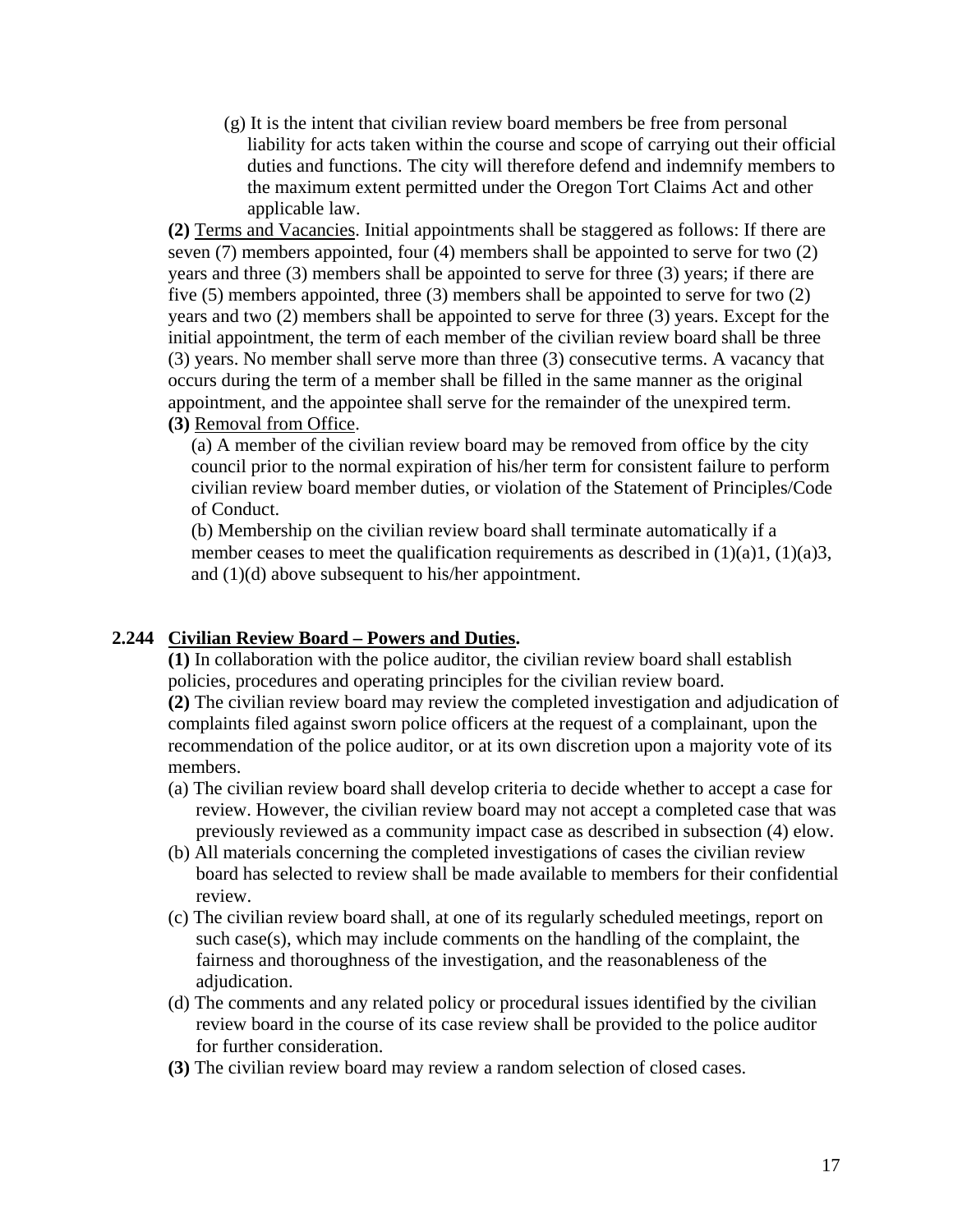- **(4)** Upon the adjudication of a complaint that the police auditor has identified and the civilian review board has accepted as a community impact case, members of the civilian review board shall be provided all materials concerning the case for their confidential review. Within 14 days of receiving the case, the civilian review board shall meet to discuss and present its determinations on the case. Within 30 days of receiving the case the civilian review board shall do one or more of the following: (a) Concur with the case adjudication;
	- (b) Develop recommendations regarding the handling of the complaint and the investigation process, and/or identify other relevant policy or procedural issues for further consideration;
	- (c) Require the city to reopen the investigation if it finds either:
		- 1. The investigation was incomplete or inadequate, and the civilian review board has reason to believe that additional investigation is likely to reveal facts that could change the case adjudication; or

 2. The adjudication reached by the city is not supported by substantial evidence. When the civilian review board has voted to re-open a community impact case, the police auditor shall inform the civilian review board of the subsequent investigation conducted and the final adjudication decision.

- **(5)** The civilian review board shall notify complainant(s) and involved employee(s) of its decisions on whether to accept a case for review, and shall inform the complainant of its conclusions on the case.
- **(6)** The civilian review board shall review trends and statistics of complaints against sworn police officers and civilian police employees and may develop recommendations to improve the complaint intake and handling process.
- **(7)** The civilian review board shall evaluate the work of the auditor's office. In that regard the civilian review board:
	- (a) Shall establish criteria by which to evaluate the work of the police auditor;
	- (b) Shall review, comment on, and assist in maintaining policies, procedures and operating principles for the auditor's office and the civilian review board;
	- (c) Shall monitor status reports from the police auditor; and
	- (d) May conduct periodic evaluations of the complaint intake and handling system to identify process improvements and/or ensure complaints are being treated fairly and with due diligence.
- **(8)** The civilian review board may provide a forum to gather community concerns about incident-specific police actions and may receive and forward complaint information to the auditor's office for processing.

#### **2.246 Civilian Review Board – Officers, Meetings, and Procedures.**

- **(1)** The civilian review board shall annually elect from among its membership a chairperson and a vice-chairperson who shall serve in that position for no more than three (3) consecutive one-year terms.
- **(2)** The civilian review board shall nominate one of its members to serve jointly on the civilian review board and the police commission, which nomination shall be subject to the approval or rejection of the city council.
- **(3)** The auditor's office shall be liaison to, and provide staff support for, the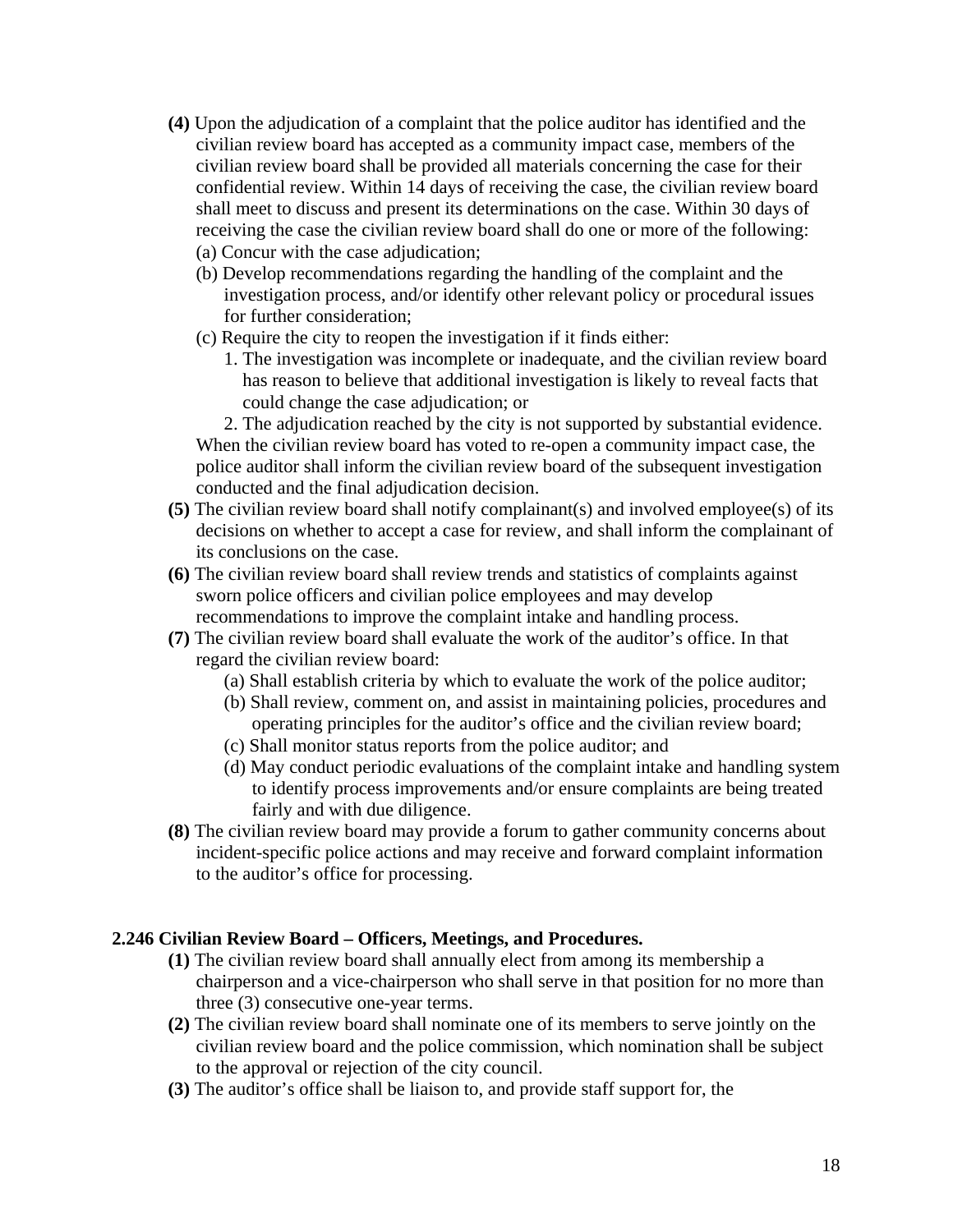civilian review board.

- **(4)** The civilian review board may appoint from its membership committees as necessary to perform its duties.
- **(5)** The civilian review board shall hold regular meetings with an opportunity for public comment at least quarterly, and the civilian review board and its committees may hold additional meetings as necessary. No business of the civilian review board shall be conducted at a meeting without at least a quorum of three (3) members on a five (5) member board or four (4) members on a seven (7) member board present. All actions of the civilian review board shall be made upon a simple majority vote of the members present.
- **(6)** Meetings of the civilian review board shall be open to the public except when executive sessions are authorized by law and the civilian review board has determined an executive session is necessary or desirable in order to carry out its business. To facilitate the transparency of the civilian review board's activities, the police auditor will develop and present case summaries and status reports in a manner that allows review and discussion in open session, to the maximum extent practicable.
- **(7)** The civilian review board shall prepare and present an annual report to the city council that:
	- (a) Summarizes the civilian review board's activities, findings and recommendations during the preceding year;
	- (b) Assesses the performance of the police auditor consistent with section 2.244(7); and
	- (c) Evaluates the work of the auditor's office, including whether the auditor's office is functioning as intended.
- **(8)** The civilian review board may develop additional reports deemed necessary by it, or as requested by the city council. All reports generated by the civilian review board shall strive to protect the privacy of all individuals and shall not contain the names of parties to a complaint (employees, complainants and/or witnesses) not previously disclosed. The city council shall review and take appropriate action on reports submitted by the civilian review board.
- **(9)** In collaboration with the auditor's office, the civilian review board may conduct education and outreach activities to inform the community about the process for filing complaints and commendations about police employees. The civilian review board and police auditor shall work together to develop and disseminate information and forms regarding the police complaint handling and review system.
- **(10)** The civilian review board, or its individual members, may not:
	- (a) Investigate complaints or incidents involving police employees;
	- (b) Issue subpoenas or call witnesses;
	- (c) Review employee discipline decisions except in the context of reviewing trend reports from the auditor's office consistent with section 2.454(1)(f)3.; or
	- (d) Incur city expenses or obligate the city in any way without the prior authorization of the police auditor or city council.

**Section 3.** Sections 2.450, 2.452, 2.454, and 2.456 are added to the Eugene Code, 1971, to

provide as follows: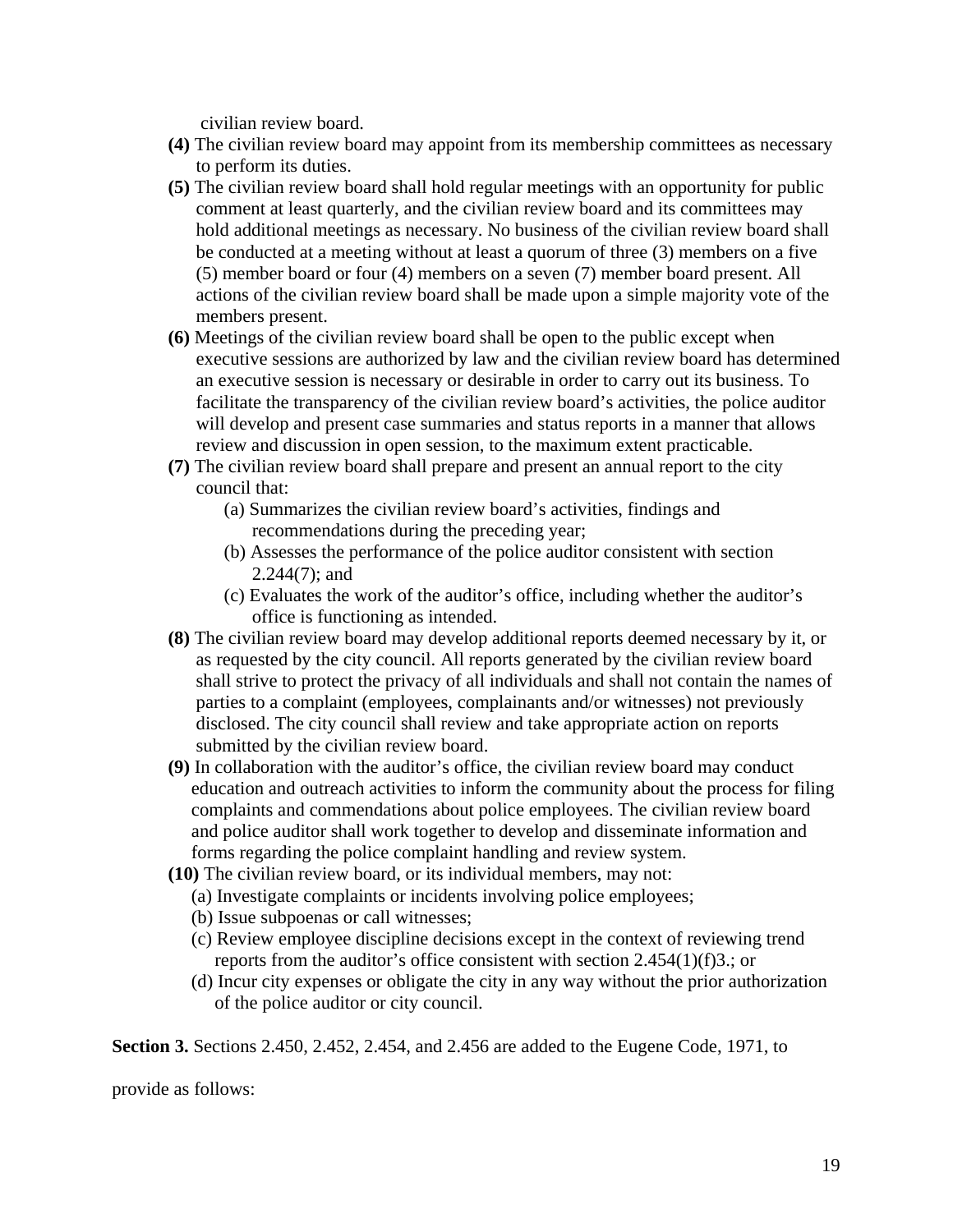#### **2.450 Office of Police Auditor – Established.**

- **(1)** The office of the police auditor, hereafter auditor's office, is hereby established to provide an independent location to lodge complaints involving police employees, monitor internal investigations to ensure objective, thorough and high quality investigations, and develop recommendations to improve police services.
- **(2)** The auditor's office shall be headed by a full-time professional police auditor who is hired by and accountable to the city council. The city council shall hire, supervise, and specify the salary of the independent police auditor, who shall serve at the pleasure of the city council. All city council decisions regarding the auditor will be made by a simple majority vote of the city council.
- **(3)** The independent police auditor shall have exclusive authority to hire, supervise, and to make all other employment decisions regarding the auditor's support staff. No change relating to the authority to hire and supervise the auditor's staff shall be made without formal action of the city council.
- **(4)** Any findings, recommendations and actions taken shall reflect the police auditor's independent judgment. No person shall use his/her political or administrative position to attempt to unduly influence or undermine the independence of the police auditor, or his/her staff or agent, in the performance of his/her duties and responsibilities.
- **(5)** The city manager shall include in his/her recommended budget an allocation sufficient for the operations of the auditor's office. The physical location of the auditor's office shall be separate from the police department, but in close proximity so as to facilitate a close working relationship with others involved in the complaint investigation process, and easily accessible to the public.
- **(6)** It is intended that sections 2.450 through 2.456 and 2.240 through 2.246 will provide a system of independent oversight of the police complaint process and implement section 15-A of the Eugene Charter of 2002 as adopted by the city electorate on November 8, 2005.

**2.452 Office of Police Auditor – Definitions.** Words and phrases used in sections 2.240 through 2.246 and 2.450 through 2.456 have the following meanings:

Chief of police. The person designated by the city manager as the chief of police.

 Community impact case. A complaint involving sworn police officer(s) that alleges excessive force, bias, disparate treatment or violation of constitutional rights, which the police auditor determines should be reviewed by the civilian review board in accordance with section  $2.244(3)$  and  $2.244(4)$  of this code.

 Complaint. An expression of dissatisfaction, allegation of misconduct, or question about a police employee's conduct, police services provided or not provided, or police department policies or practices in general.

 Conclusion of any criminal investigation or conclusion of any such criminal investigation. A criminal investigation is deemed concluded when the appropriate criminal prosecutor decides either to press charged or to not press charges.

Critical incident. An occurrence involving a significant police action including,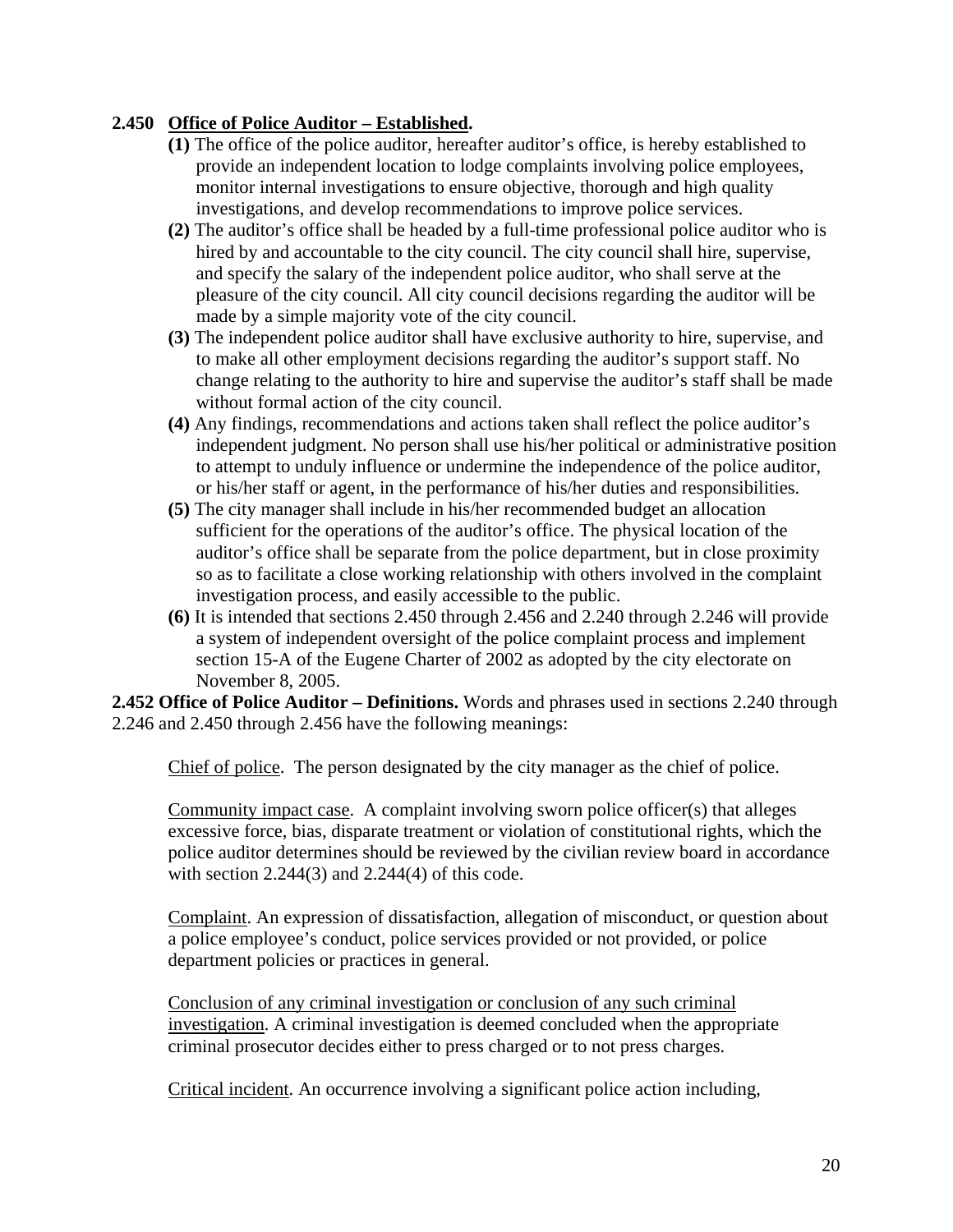but not limited to, a civil disturbance or riot, an officer-involved shooting, or other action by a sworn police officer resulting in serious physical injury or death.

 Facilitated conversation. A discussion guided by a third party, trained facilitator, between the complainant and a department representative, most often the named employee's supervisor or internal affairs staff. Immediate family member. A person's spouse or domestic partner, a parent, step-parent, grandparent, child, stepchild, grandchild, sibling, half-sibling or step-sibling of the person or of the person's spouse or domestic partner.

 Internal affairs. The police employees designated by the chief of police to investigate allegations of misconduct against police employees.

 Mediation. A voluntary, confidential complaint resolution option that is an alternative to the investigation, adjudication and disciplinary process. It is a structured process guided by a neutral, third-party, professionally-trained mediator enabling direct communication between the complainant and employee.

 Police employee. A city employee who reports directly or through others to the chief of police.

Preliminary investigation. As used in section  $2.456(1)(c)$ , an initial inquiry by the police auditor or the auditor's designee into the facts and circumstances of a complaint for purposes of deciding how to classify and route the complaint.

 Substantial evidence. Evidence that, considering the record as a whole, a reasonable person would rely upon to conclude that something is true. For purposes of section 2.244(4), an adjudication is supported by substantial evidence when the civilian review board reasonably could reach the same finding after considering all the evidence in the record, whether or not the board actually agrees with the adjudication.

 Sworn police officer. A police employee who is also certified and employed as a peace officer under the laws of this state.

#### **2.454 Office of Police Auditor – Powers and Duties.**

 **(1)** The police auditor is the administrative head of the auditor's office and shall:

- (a) Oversee the operations of the auditor's office, establish program priorities and objectives, and manage the implementation and evaluation of work programs;
- (b) Develop and maintain operating procedures for the auditor's office, including protocols for handling complaints and monitoring investigations;
- (c) Establish standards of professional conduct and provide necessary training for staff in the auditor's office.
- (d) Act as liaison and provide staff support to the civilian review board. In collaboration with the civilian review board, the police auditor shall:
	- 1. Establish and maintain policies, procedures and operating principles for the civilian review board's functions; and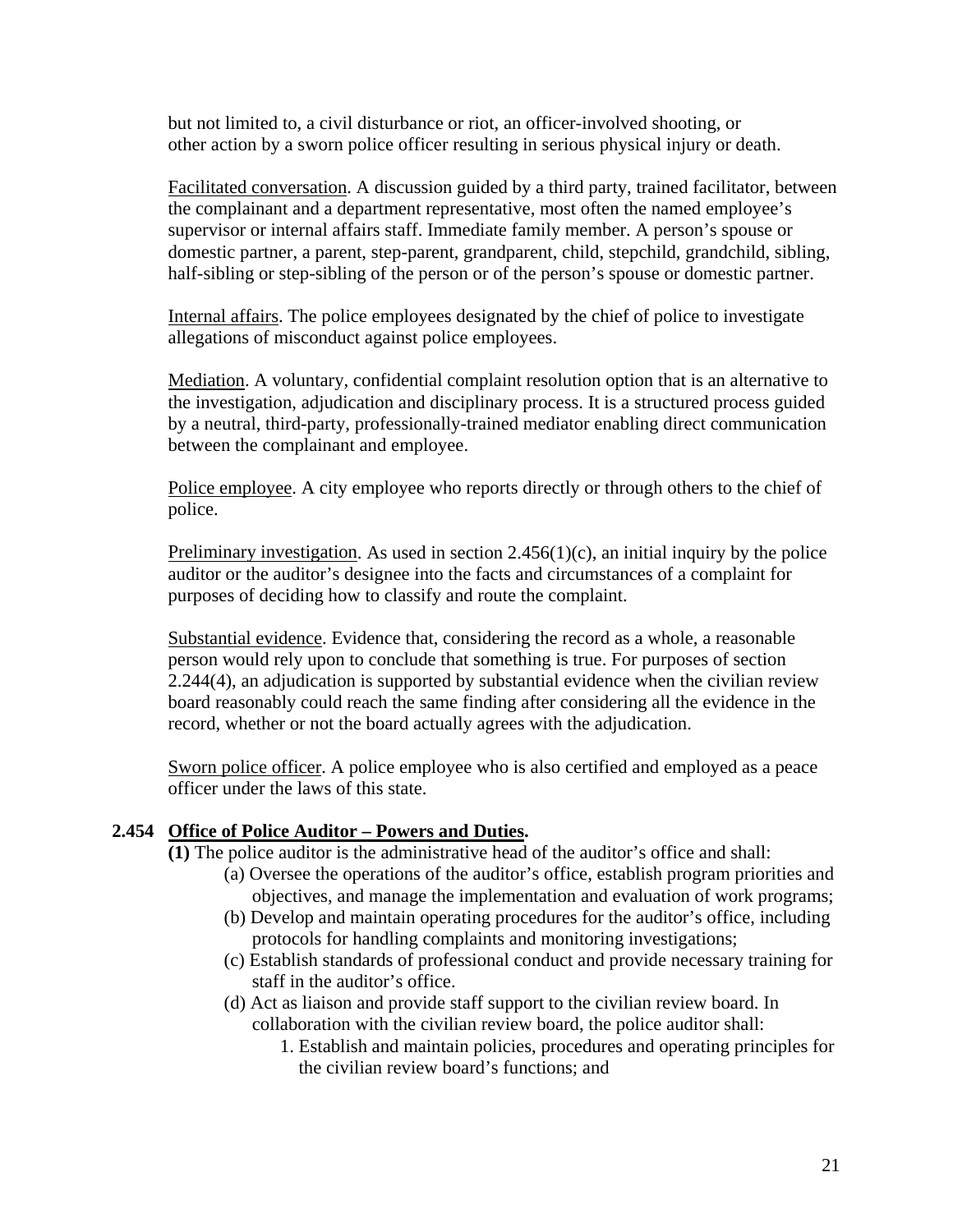- 2. Conduct education and outreach activities to inform the community about the process for filing complaints and commendations about police employees, and develop and disseminate information and forms regarding the police complaint handling and review system.
- (e) Receive and process complaints concerning police employees and monitor the complaint investigation and review process as set forth in sections 2.456(1) and (2).
- (f) Perform a quality assurance function with the goal of identifying systemic changes that will improve police services to the community. These activities include:
	- 1. Analyzing complaint trends and recommending changes to police policy, practices and training;
	- 2. Reviewing risk and tort claims and developing recommendations to reduce risk and liability;
	- 3. Reviewing and reporting trends in completed police employee disciplinary decisions.
- (g) Provide status reports to the civilian review board and city council and provide recommendations relevant to police policies and practices to the police commission.
- (h) Develop and present to the civilian review board and city council annual public reports describing the activities of the auditor's office, its findings and recommendations, the police department's response to its recommendations, and any other information pertinent to assessing the performance of the auditor's office.
- (i) Provide the city council with any other reports deemed necessary or requested by the city council. All public reports shall strive to protect the privacy of all individuals and shall not contain the names of parties to a complaint (employees, complainants and/or witnesses) not previously disclosed.
- (j) Determine whether applicants for the civilian review board meet the requisite qualifications in section  $2.242(1)(a)1$ . and  $2.242(1)(d)$ .
- **(2)** The police auditor shall receive timely notification of critical incidents to enable him/her, or a qualified designee, to report to the scene of critical incidents. The police auditor and chief of police shall develop necessary protocols for summoning the police auditor to the incident for purposes of first-hand observation.
- **(3)** The police auditor shall participate in use of force review boards.
- **(4)** All case adjudication and employee discipline decisions shall be made by the chief of police. The police auditor may develop adjudication recommendations, but is not authorized to recommend the level of discipline for police employees.

#### **2.456 Office of Police Auditor – Complaint Processing.**

- **(1)** Complaint intake.
	- (a) Any person may lodge a complaint or commendation with the auditor's office about the conduct of, or services provided by, a city police employee;
	- (b) The auditor's office is the intake center for all community complaints about police employees. City employees may choose to lodge complaints against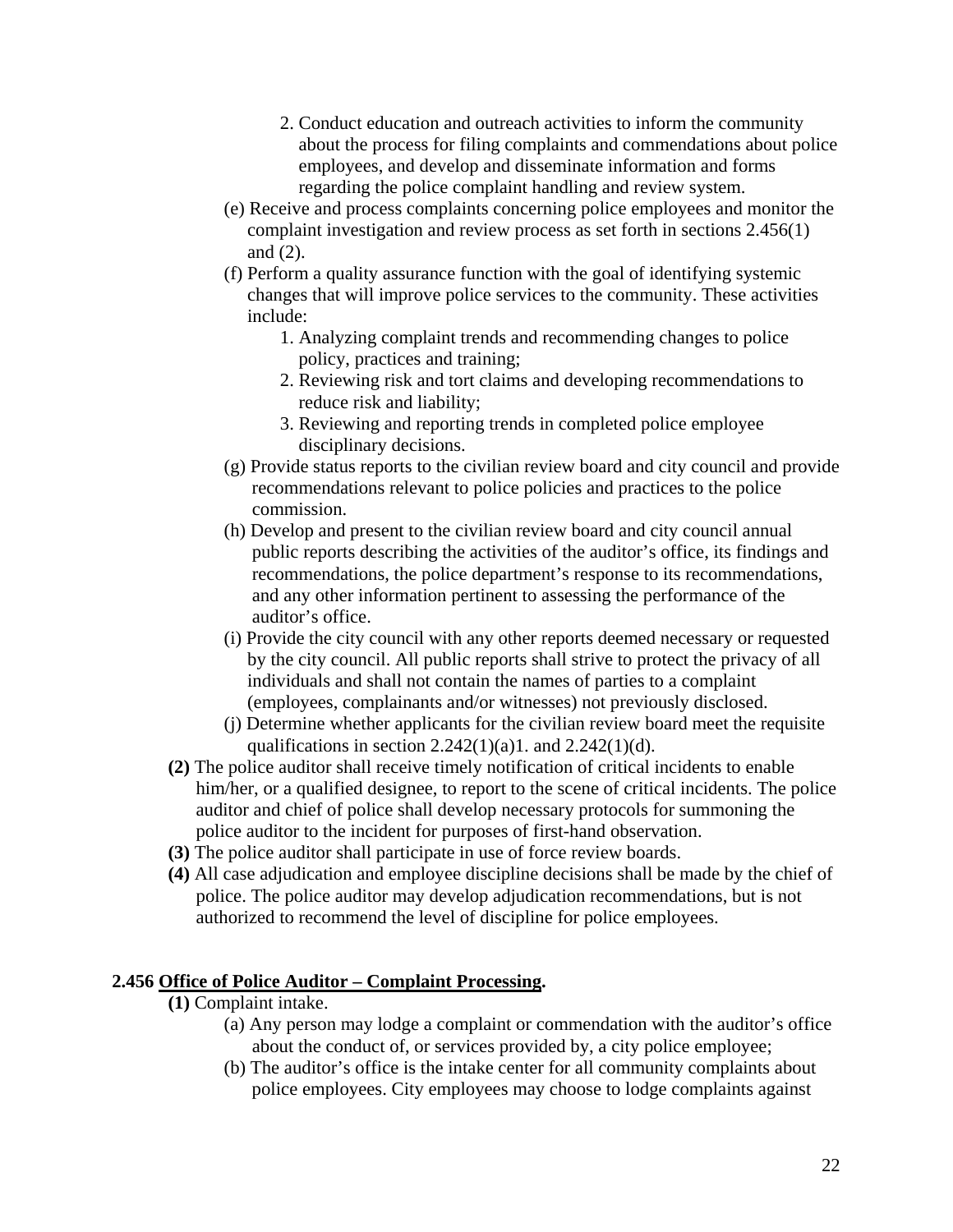another employee through either internal affairs or the auditor's office. The auditor's office shall document all contacts and complaints received from any source. The auditor's office may refer a complainant to another department in the city or another agency that would be more appropriate to address the complaint.

- (c) The auditor's office conducts the preliminary investigation of all complaints lodged with the auditor's office or internal affairs to appropriately classify and route the complaint and any accompanying information accordingly. If a complaint is received that alleges criminal conduct on the part of the employee, the police auditor shall forward the complaint and any associated information to the chief of police.
- (d) The auditor's office may determine whether a complaint is appropriate for mediation or facilitated conversation, and upon the voluntary agreement of the involved parties and approval of the chief of police, shall coordinate the resolution of such cases.
	- 1. Mediation is an alternative to the investigation, adjudication and disciplinary process; if the parties agree to mediation, the investigation, adjudication and disciplinary process will end.
	- 2. A facilitated conversation may, but does not necessarily, result in termination of the investigation, adjudication and disciplinary process.
- (e) The auditor's office classifies complaints that will be treated as community impact cases and provides support to the civilian review board in its review of those cases and other cases accepted by the civilian review board.
- (f) The auditor's office shall provide timely updates on the status of a complaint and notification to the complainant of its final disposition.
- (g) The auditor's office may dismiss a complaint if upon review, it meets criteria that the auditor has established for such action, including reporting delays and/or insufficient information from which to take further action.
- (h) The auditor may review and process a complaint not filed directly with the auditor's office if the auditor determines that concerns have been expressed about conduct of a police employee(s).
- (i) Except for good cause, complaints of minor misconduct involving courtesy, communications, and minor rules violations that might be handled as service complaints shall be filed within 60 days of the incident.
- (j) Except for good cause, complaints of serious misconduct including, for example, excessive force that causes substantial physical injury, egregious acts of disparate treatment, or major rules violations shall be filed within 6 months of the incident.
- **(2)** Complaint Investigations.
	- (a) The police auditor shall actively monitor internal investigations to ensure a thorough, objective, and timely investigation, and is authorized to:
		- 1. Participate in complainant, employee and witness interviews;
		- 2. Require the city to undertake additional investigation.
	- (b) The police auditor may require, and is authorized to contract for, an external investigation when the police auditor determines that an external investigation is appropriate.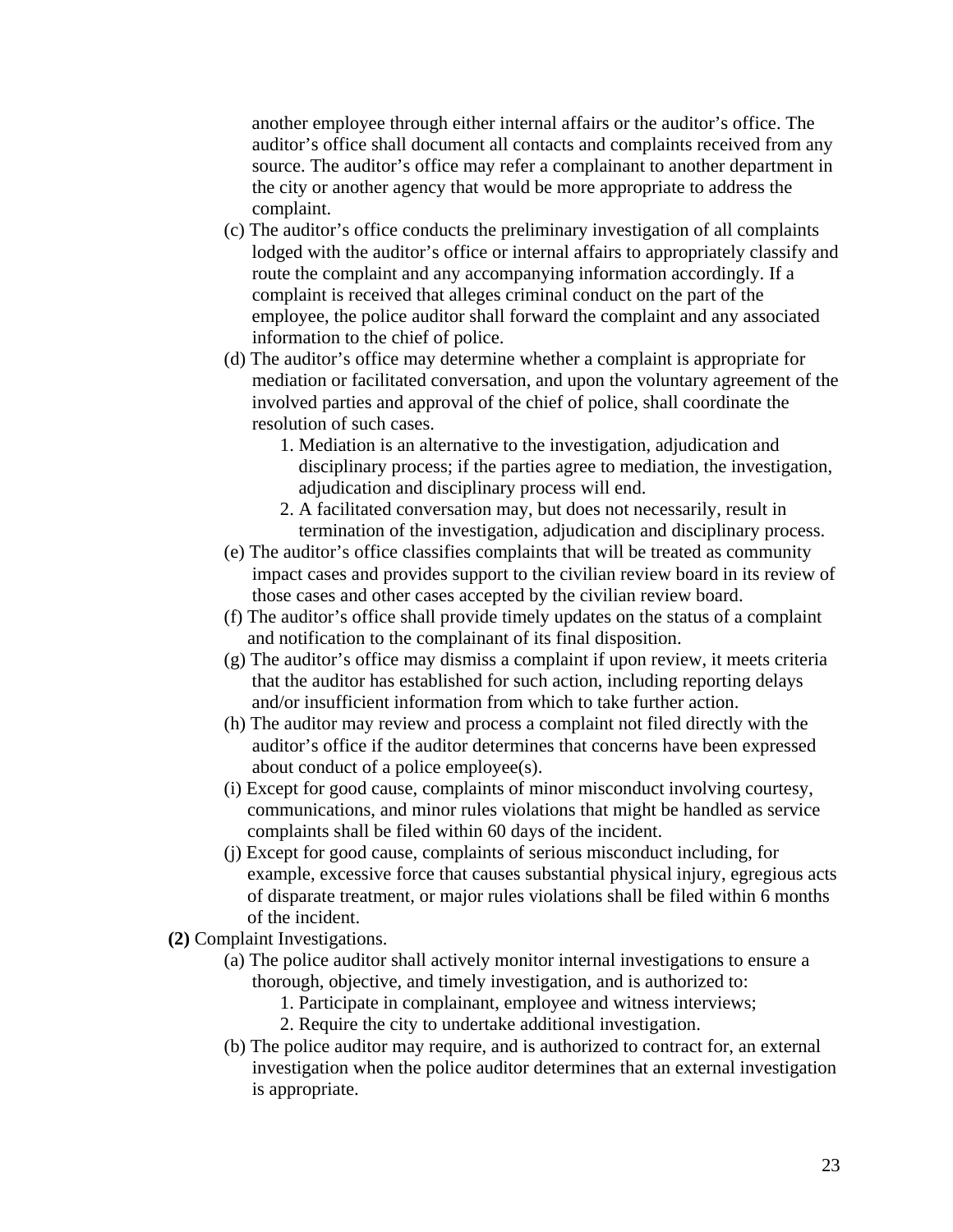- (c) The police auditor will not be directly involved in any criminal investigations, but shall be kept apprised of the status of such investigations involving police employees. The police auditor shall have access to the case file relevant to the administrative portion of such investigations. Following the conclusion of any criminal investigation or within 60 days after the date of the incident, the auditor has the authority to initiate an internal investigation unless the police auditor receives written notice from the District Attorney, United States Attorney, or City Prosecutor that the internal investigation would jeopardize the criminal investigation and prosecution.
- (d) All case files shall be provided to the police auditor upon conclusion of the investigation for review and a determination that the investigation was thorough and complete. Once the investigation is deemed complete, the involved employee's immediate supervisor will confer with the police auditor and develop a case adjudication recommendation that will be forwarded through the chain of command to the chief of police for final adjudication. If the police auditor disagrees with the supervisor's recommendation, his/her disagreements and comments will be documented and forwarded to the chief of police as well. The immediate supervisor and police auditor will use their best efforts to complete this process in a timely manner and without unreasonably delaying the final adjudication of the case. If the investigation reveals evidence of criminal conduct not previously known, the auditor may refer the matter to the appropriate criminal prosecutor for his/her consideration.
- (e) The auditor's office will make every reasonable effort to notify the complainant that an investigation has been conducted, summarize the case findings, and provide an opportunity for the complainant to comment or ask questions about the process.
- (f) The auditor's office shall return all case file materials to internal affairs for retention, but shall have subsequent access to closed cases.
- (g) The police auditor shall maintain an on-going status report on the work of the auditor's office and case investigations and shall share it with the civilian review board.
- **(3)** Access to Records and Materials.
	- (a) The police auditor shall have complete and unrestricted access to all complaint and investigative records and materials, and any other information necessary for the performance of his/her specified duties. As provided in section  $2.456(2)(d)$ , the police auditor shall not have access to a criminal investigation file until the conclusion of any such criminal investigation.
	- (b) The police auditor shall supervise the development and implementation of a case management system to track all complaints received in coordination with the internal affairs unit, report case statistics and trends, and provide performance indicators to evaluate the effectiveness of the auditor's office.
	- (c) The chief of police and police auditor shall develop cooperative interdepartmental procedures and any necessary infrastructure to coordinate the flow of information and communication between the auditor's office and the police department.